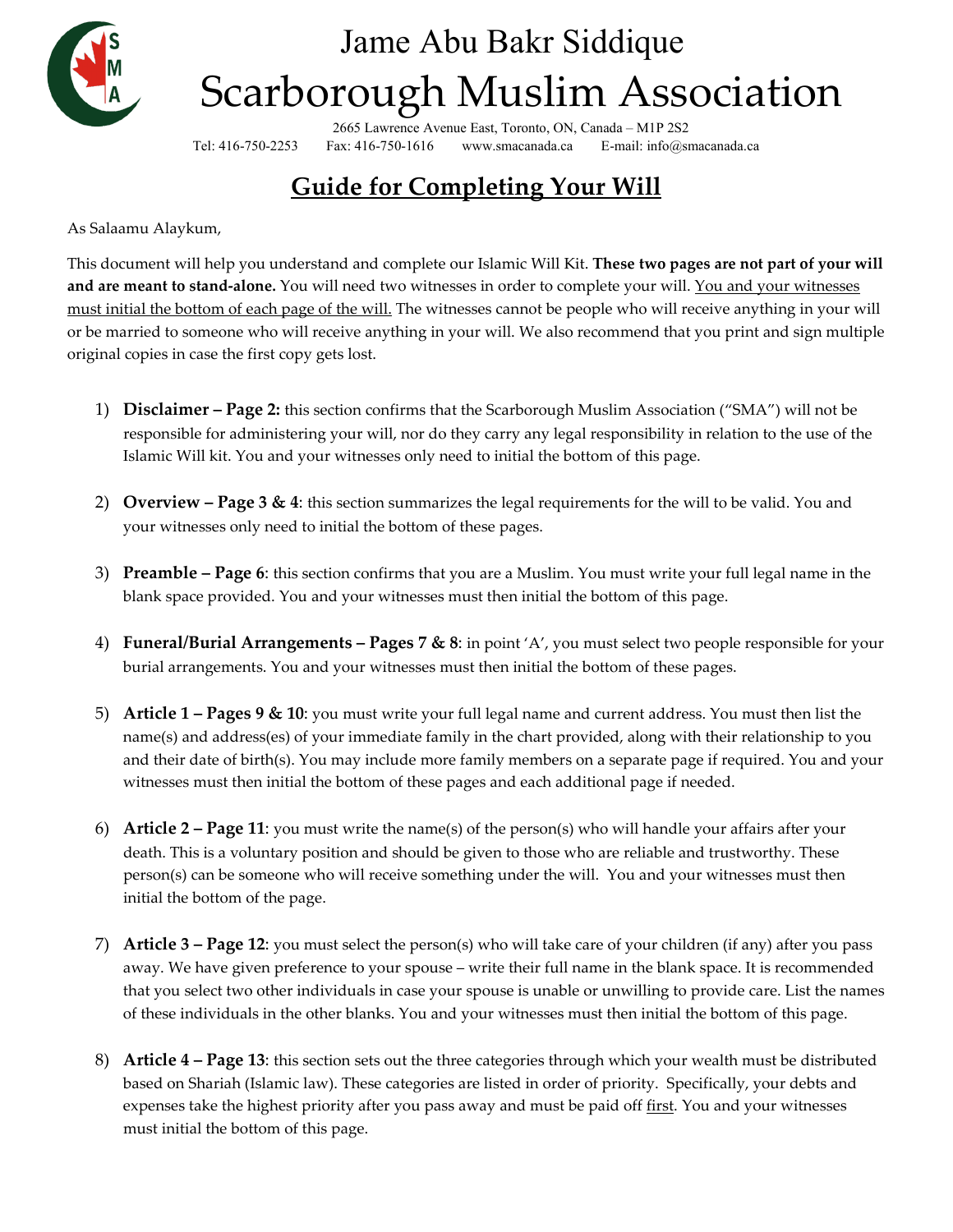

# Jame Abu Bakr Siddique Scarborough Muslim Association

2665 Lawrence Avenue East, Toronto, ON, Canada – M1P 2S2 Tel: 416-750-2253 Fax: 416-750-1616 www.smacanada.ca E-mail: info@smacanada.ca

9) **Article 5 – Pages 14 & 15:** once your debts and expenses are paid, you may then choose how to distribute 33.33% (one third) of your remaining wealth. This is the only portion where you may choose what to do with your wealth as long as it is lawful. (E.g. gifts to friends/neighbours or donations to charity (i.e. *sadaqah jaariya*)).

We have divided *Article 5* into two categories: the first category is for missed Islamic obligations. You may edit this section by crossing out any/all sentences and initialling your name(s) if you wish.

The second category is for gifts. You may complete the chart on Page 14 and provide both the cash amount and percentage of the 33.33% you wish to give to the named person/organization. **For example:**

|                                                 | Cash Amount or Item(s), its    | Percentage of the Remaining    |
|-------------------------------------------------|--------------------------------|--------------------------------|
| Name of Person(s)/Organization(s)               | description, and value         | 33.33%                         |
| *The testator's heirs may NOT be included here. | (please complete both columns) | (please complete both columns) |
| Scarborough Muslim Association                  | \$1000 cash                    | 5%                             |
| Zaid Muhammad (neighbor)                        | \$500 cash                     | 2.5%                           |

Any of your heirs who will receive a share under *Article 6* cannot receive anything from this section; they will receive only the share which Allah has ordained for them. For example, you cannot include your children in this section as they are guaranteed to receive a share under *Article 6.* You and your witnesses must then initial the bottom of these pages.

- 10) **Article 6 – Page 16**: the wealth that is leftover after paying your expenses/debts and after giving the gifts you mention under *Article 5* will then be given to your family members based on Shariah (Islamic law). Full details of how your wealth will be distributed can be found in *Appendix A*. While *Appendix A* may seem complicated, all you and your witnesses need to do at this stage is to initial the bottom of this page.
- 11) **Article 7 – Page 16:** this section ensures that the appendices and schedules are included as part of your will.
- 12) **Signatures – Page 17:** you must write your full legal name, then sign and date in the appropriate blank spaces. Both witnesses must also do the same. You all must then initial the bottom of this page.
- 13) *Appendix A* **– Pages 18 to 25**: these are the rules of estate distribution to your heirs based on Shariah (Islamic law). You and your witnesses only need to initial the bottom of these pages.
- 14) *Appendix B* **– Pages 26 & 27**: these allow you to keep track of your finances. It is optional and is meant to guide the person who will handle your affairs. You and your witnesses must initial the bottom of this page.
- 15) *Appendix C* **– Page 28 to 32:** this section provides standard legal definitions and details. You and your witnesses only need to initial the bottom of these pages.

Once each page has been completed, initialed, and page 16 has been signed by you and both witnesses, you have created a valid will. Notarization is not required for the original copy of your will to be valid.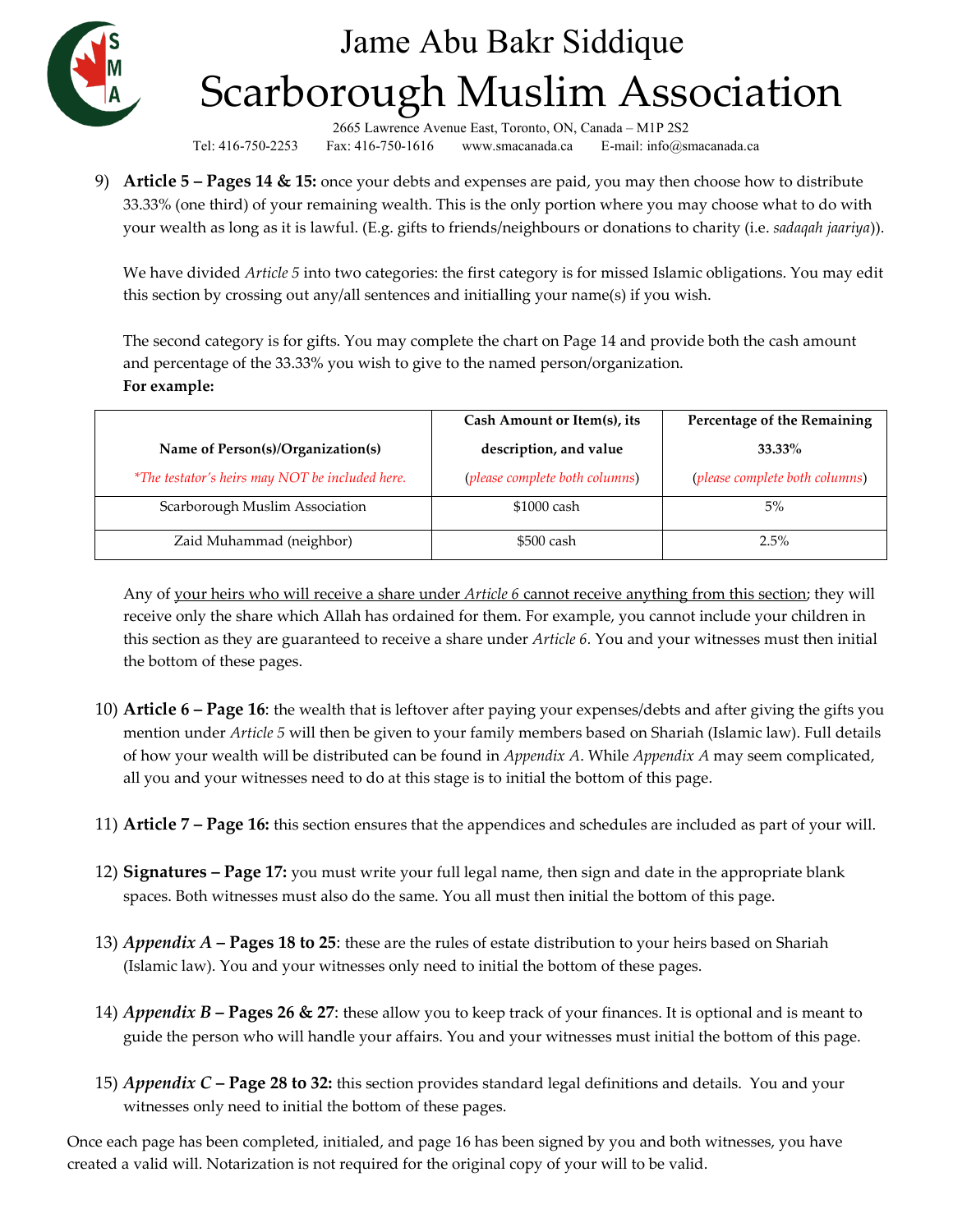

# ISLAMIC WILL KIT (ONTARIO)

Per Abdullah ibn Umar (R.A.), the Messenger of Allah, peace be upon him, said: "**It is not befitting for a Muslim,** who has something to make a Will of, **to remain for two nights without having one's last Will and testament written and kept ready with one**." (The book of Sahih Bukhari, Chapter 53, Hadith 1)





Reviewed by Mufti Abdullah Mangera and Aamir Talati, B.A. (Hons), J.D. in collaboration with the Scarborough Muslim Association on March 28, 2021.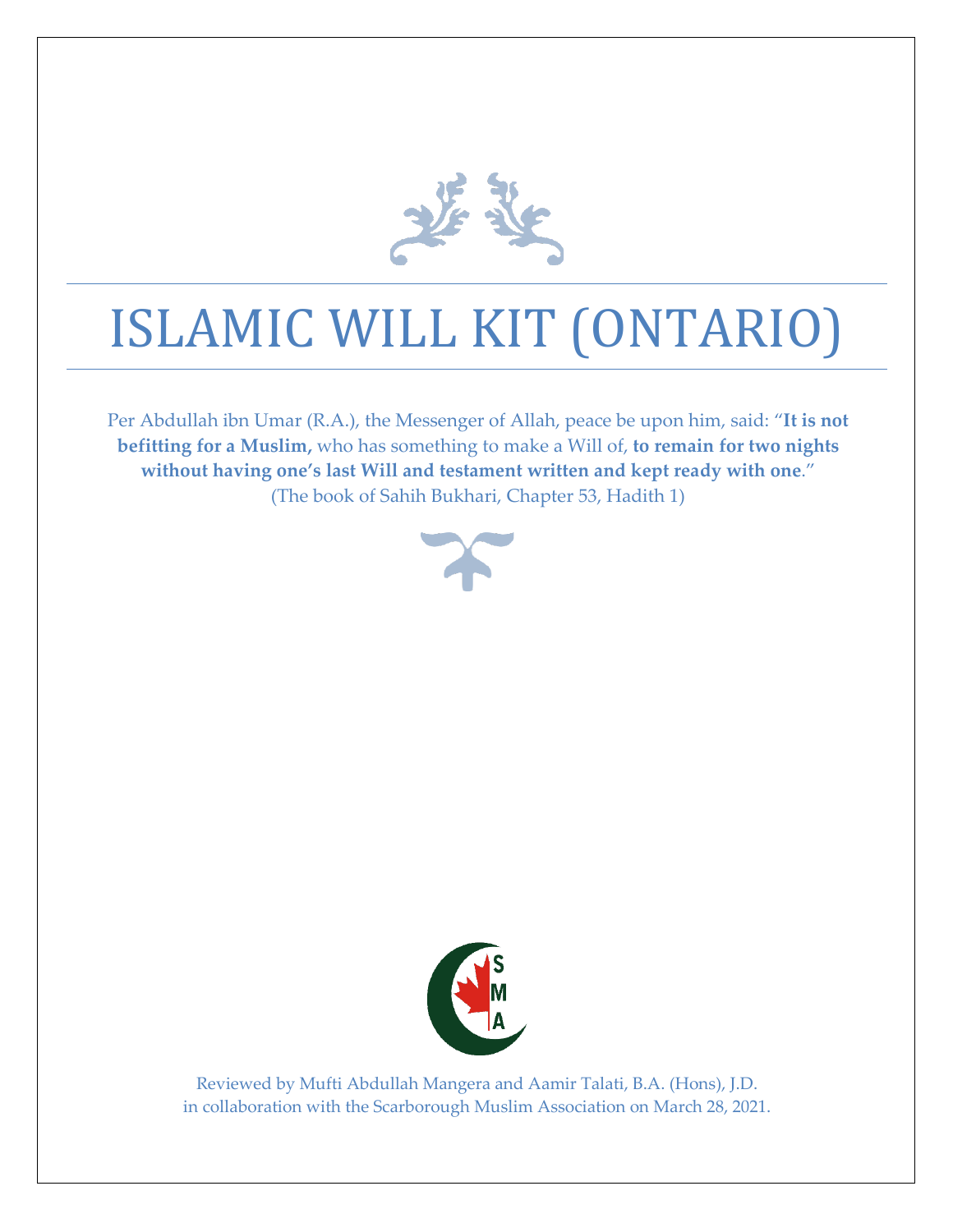# Table of Contents

| Article 3: CUSTODY OF MINOR CHILDREN AND GUARDIANSHIP  12                                                                                                                                  |
|--------------------------------------------------------------------------------------------------------------------------------------------------------------------------------------------|
|                                                                                                                                                                                            |
| Article 5: OUTSTANDING ISLAMIC OBLIGATIONS AND GIFTS  14                                                                                                                                   |
| Article 6: DISTRIBUTION OF RESIDUE OF ESTATE TO MUSLIM HEIRS 16                                                                                                                            |
|                                                                                                                                                                                            |
|                                                                                                                                                                                            |
| Appendix A: Distribution of the Estate in Accordance with the Islamic Law 18<br>Schedule 1: If the Testator has one or more surviving sons, with zero or more surviving daughters and:  18 |
| Schedule 2: If the testator has one or more surviving daughters, but no surviving sons and:  19                                                                                            |
|                                                                                                                                                                                            |
|                                                                                                                                                                                            |
| Schedule 5: If the testator has a husband or wife, no offspring, no parents, no paternal grandfather and:  25                                                                              |
|                                                                                                                                                                                            |
|                                                                                                                                                                                            |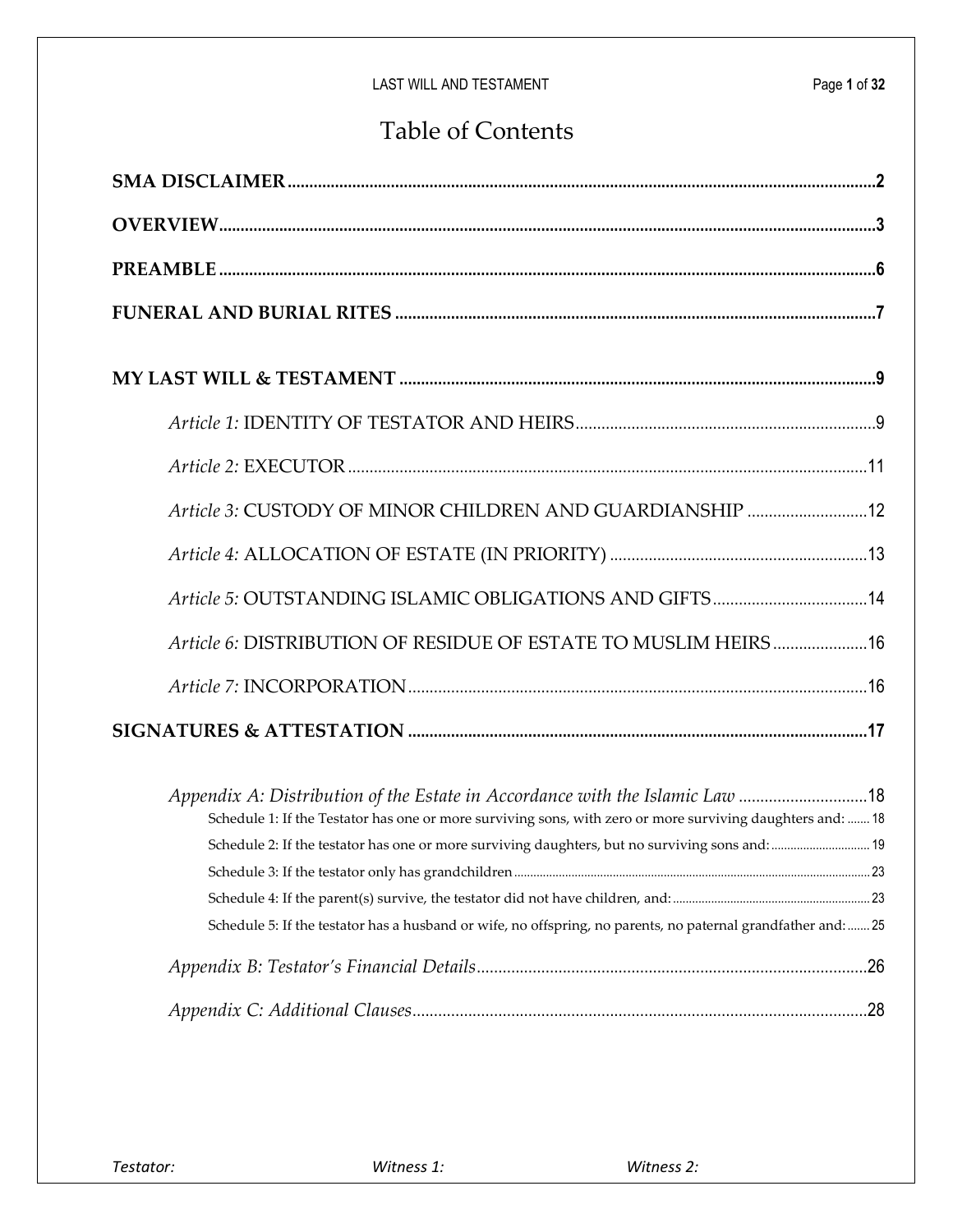# **SMA DISCLAIMER**

<span id="page-4-0"></span>This template has been prepared at the request of the Scarborough Muslim Association ("SMA") through consultation with lawyers, religious scholars, and the review of several similar documents from other law firms and major Islamic centers. This document is to be used as a reference and template only. An individual should obtain legal advice tailored to their specific estate planning goals, the tax and other attributes of their assets, and other laws relevant to their circumstances such as Ontario family law, corporate law or real estate law.

The authors and SMA do not assume any legal responsibility and do not carry any liability in relation to this document. Furthermore, being a religious organization with various stakeholders, the SMA cannot be named as the "executor", "trustee", "estate trustee", "administrator", "personal representative", or "guardian" in any will and will not accept such delegation or any similar delegation. The SMA will not appoint an executor/trustee if the testator fails to do so.

All mature Muslims are obligated to prepare, update, and secure their wills. Consultation with qualified Islamic scholars and obtaining independent legal advice to review, customize, and administer this document is strongly recommended.

This document, both in paper and electronic formats, may be shared, copied, downloaded, and printed **only** to be used for its intended purpose. Commercial use, all or in part, is strictly prohibited.

*Testator: Witness 1: Witness 2:*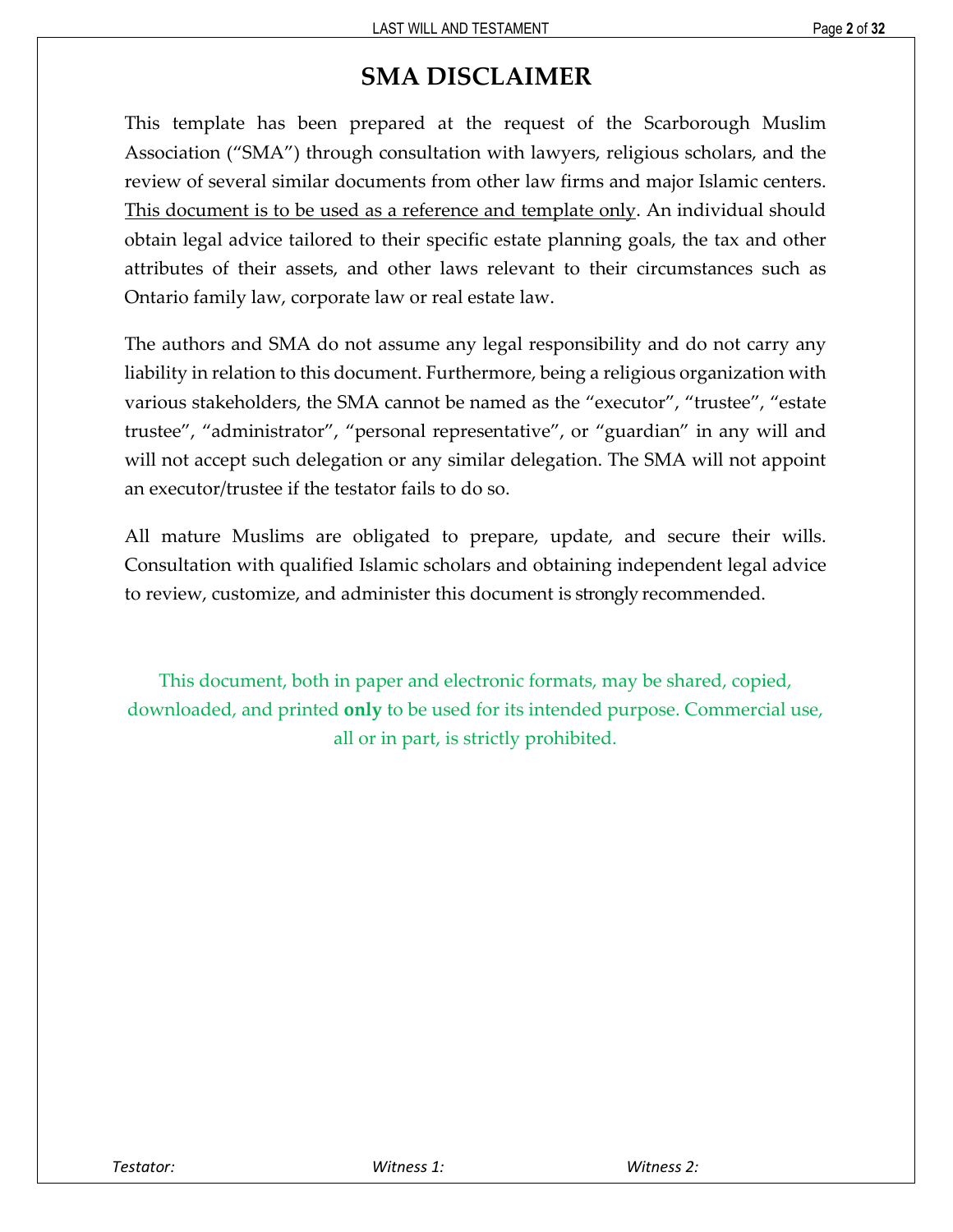# **OVERVIEW**

- <span id="page-5-0"></span>1. Independent legal consultation and formalization is strongly recommended to ensure compliance with Ontario law, all other relevant laws, and informed estate planning such that the testator's intent is being realized in a lawful manner;
- 2. The "testator" is the person making the will, whose estate will be divided according to Islamic and Canadian law following his/her death;
- 3. The "executor" is the person who will have the power to administer the will and distribute the testator's money and property after the testator's death.
- 4. The "estate" is all the money and property the testator owns at the time of their passing.
- 5. The provisions of this document are of a **general nature only** and are not tailored to any one individual's specific circumstances. One should seek legal advice to ensure that this Will considers the testator's individual circumstances, including, but not limited to:
	- the testator's outstanding liabilities and contractual obligations upon death;
	- opportunities for the deferral, minimization or elimination of taxation, including income tax, land transfer tax and probate tax;
	- assets with special treatment upon death including Registered Retirement Savings Plans, Registered Retirement Income Funds, and Tax-Free Savings Accounts;
	- any relevant Ontario family law circumstances;
	- the use of trusts;

| Testator: |
|-----------|
|-----------|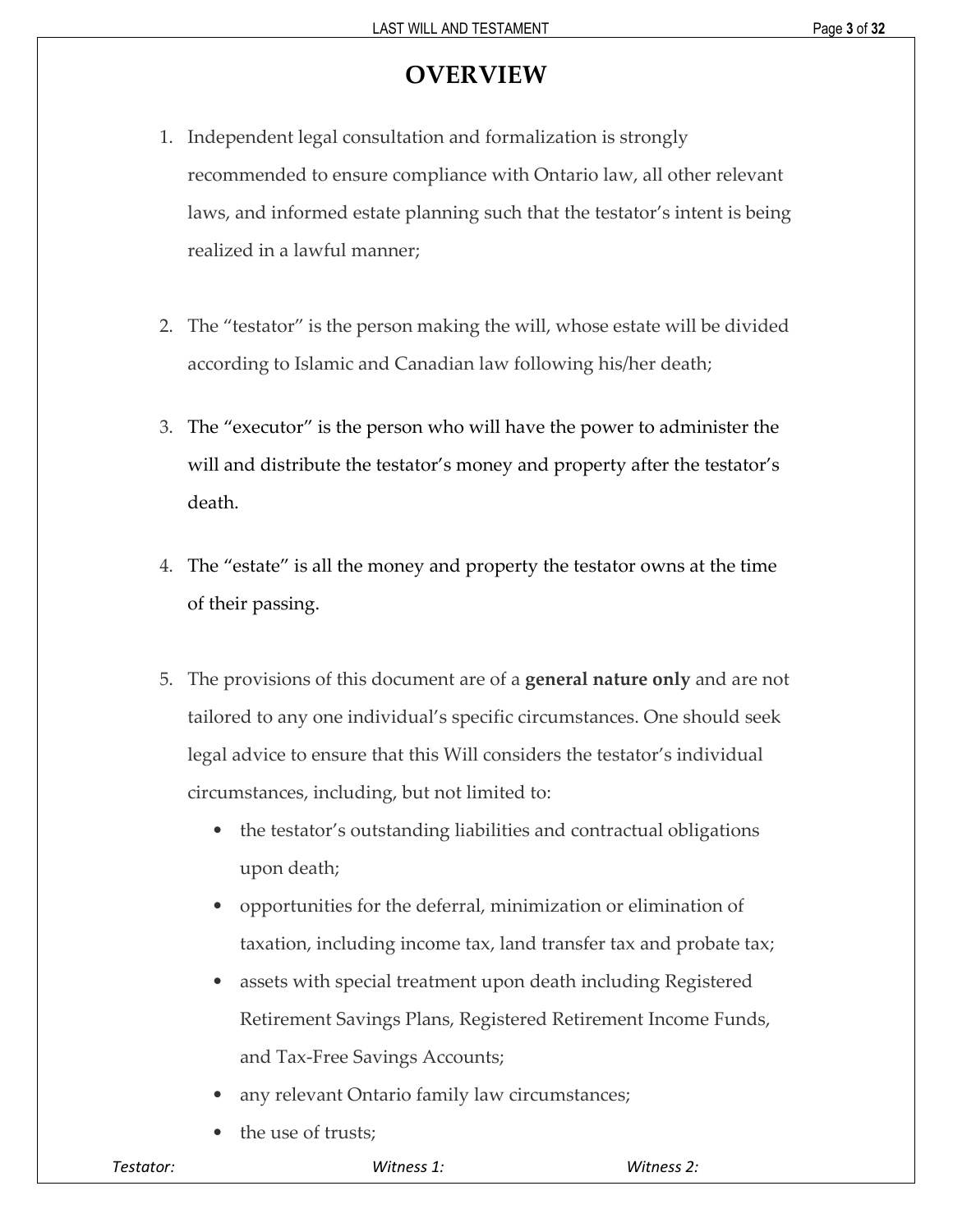- planning tools to accommodate beneficiaries with disabilities or other special needs; and
- planning tools with respect to the effective management of any sole proprietorship, limited partnership or corporation upon death.
- 6. The testator and each of the two witnesses **must** physically sign the last page of this Will. In addition, each page of this Will, as well as any Appendices or Schedules to this Will, should be initialed by the testator and each of the two witnesses. The signatures, and all initials, must be made by the testator and the two witnesses in the presence of each other, at the same time and in the same place;
- 7. The two witnesses to this will must not be any person, or spouse of a person, who is a beneficiary of this will;
- 8. An Affidavit of Execution should be created from both witnesses at the time the will is signed, or soon after. This affidavit will protect the will in case the witnesses are deceased or cannot be found;
- 9. The executors of the estate may be relatives who may inherit from the will (*i.e.* beneficiaries), or any other reliable and trustworthy Muslims;
- 10. Under Ontario law, the testator cannot legally compel the executor to conduct their funeral/burial a certain way through a will. **The best way to ensure an Islamic burial is for the testator to make it known to every family member or friend who may be called upon to look after the funeral/burial arrangements**;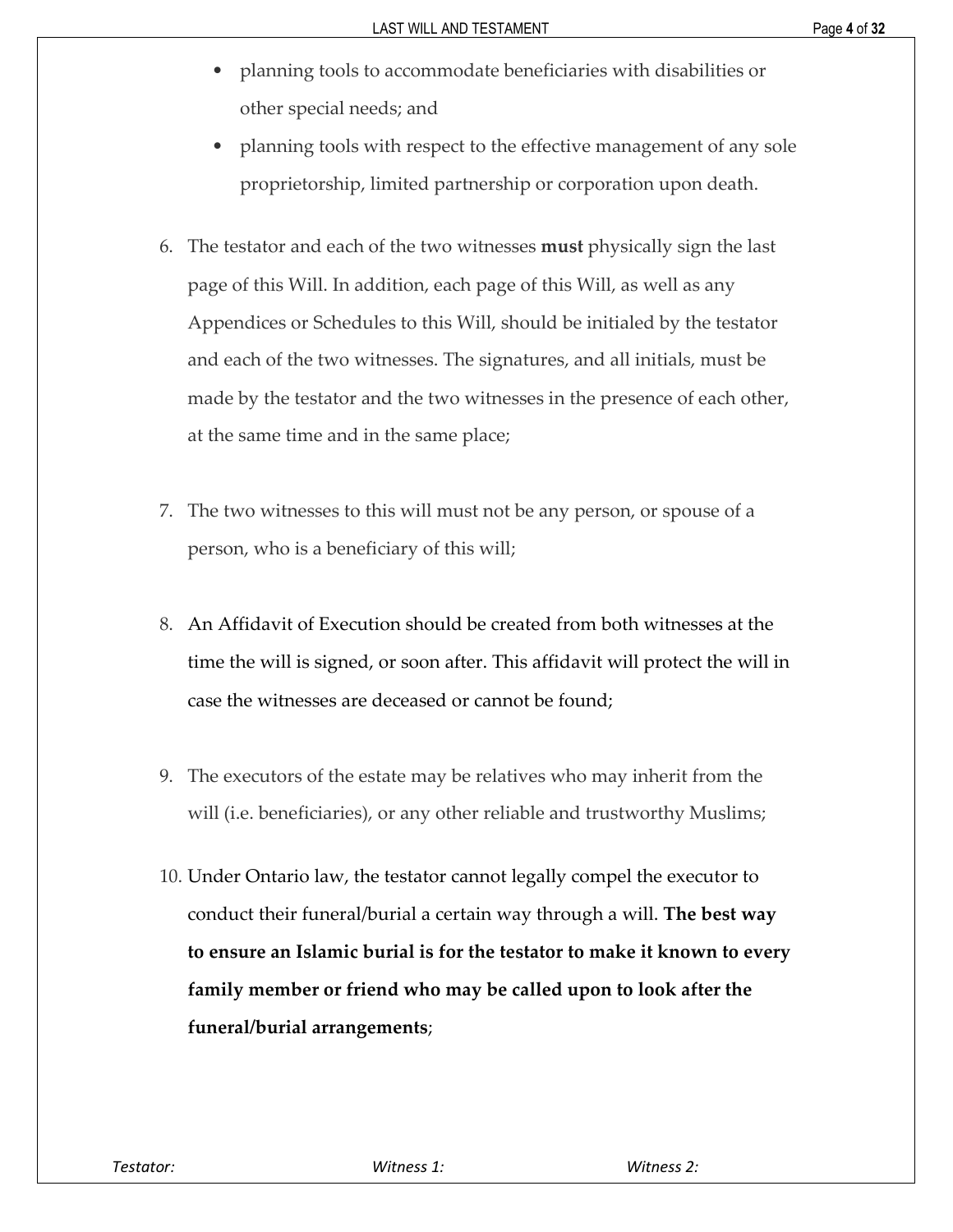- 11. The executors must make an inventory of all of the testator's movable and immovable assets, being property of the testator's estate, upon the testator's death. To assist the executors, the testator should list the details of any such assets they own in Appendix B;
- 12. If required, additional pages may be added to this document, labelled as 'Appendix \_\_\_'. These pages should be numbered and should be initialed by the testator and witnesses accordingly;
- 13. This document is only meant to be a reference and template. As outlined in the Disclaimer above, Islamic scholars or qualified Imams and independent legal counsel licensed to practice law in Ontario should be consulted to ensure this Will's compliance with Islamic and secular laws, respectively; and
- 14. If, at the time of death, the original Will cannot be found, the law may presume that the person destroyed their Will. To mitigate this risk, **the original will should be kept in a safe place.** One should also have notarial copies of the Will made after it is signed.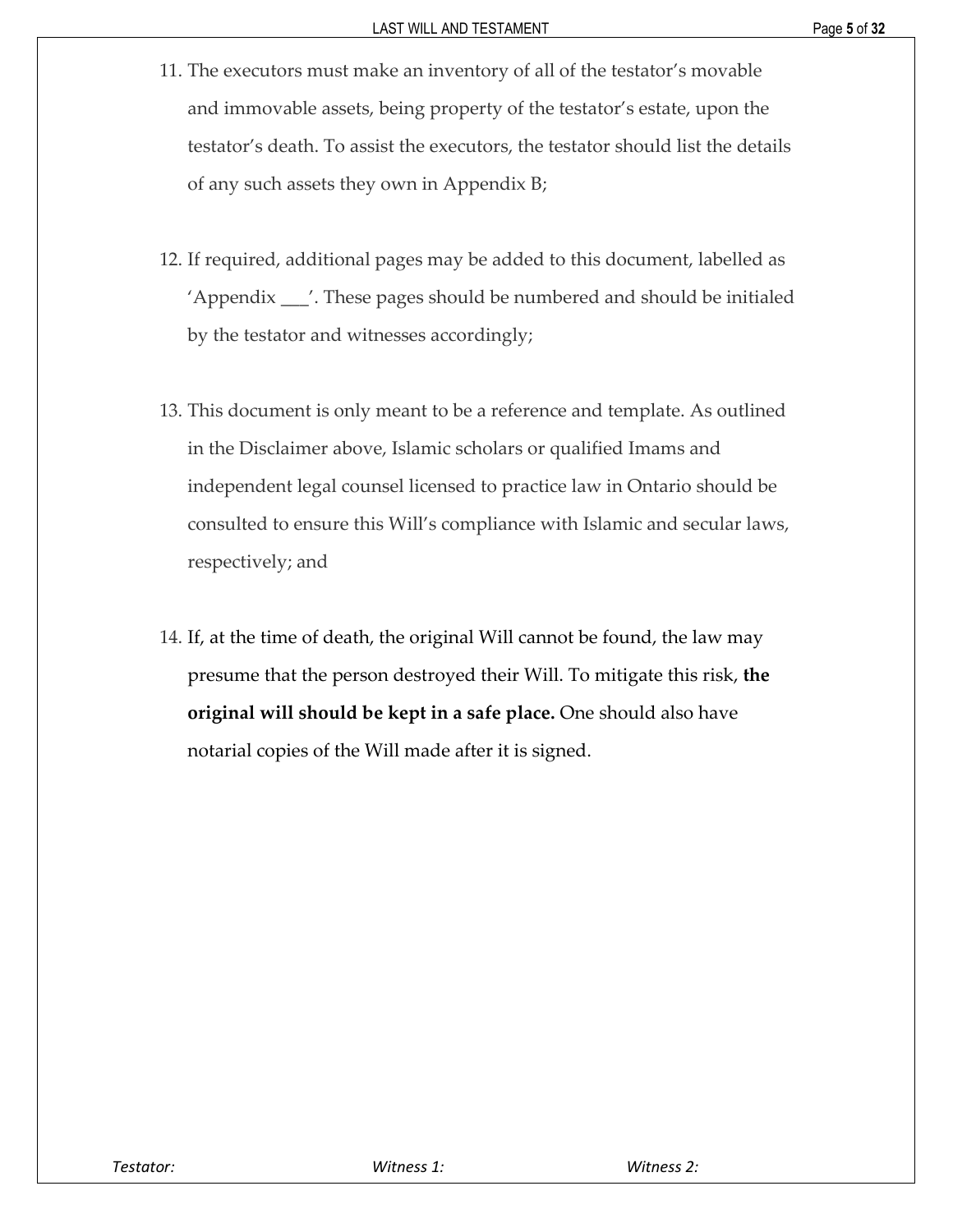# **PREAMBLE**

<span id="page-8-0"></span>In the name of Allah, the Most Beneficent, the Most Merciful;

| л.                 | , as a Sunni Muslim, bear witness |
|--------------------|-----------------------------------|
| (name of testator) |                                   |

that there is no deity but Allah, the One, the Merciful, the Almighty Creator of the heavens and the earth and all therein. He is One God and He has no partner. I further bear witness that the Prophet Muhammad is His servant, His Messenger and the last of the Prophets, mercy and peace upon him.

I ask all my relatives, friends, and all others, whether they share my beliefs or not, to honor my constitutional right to these beliefs.

I urge every member of my family to be righteous, obedient to Allah, his Messenger, and to live and die as Muslims.

My Executors and Trustees shall carry out the provisions of this document, implement its directives and preserve its content.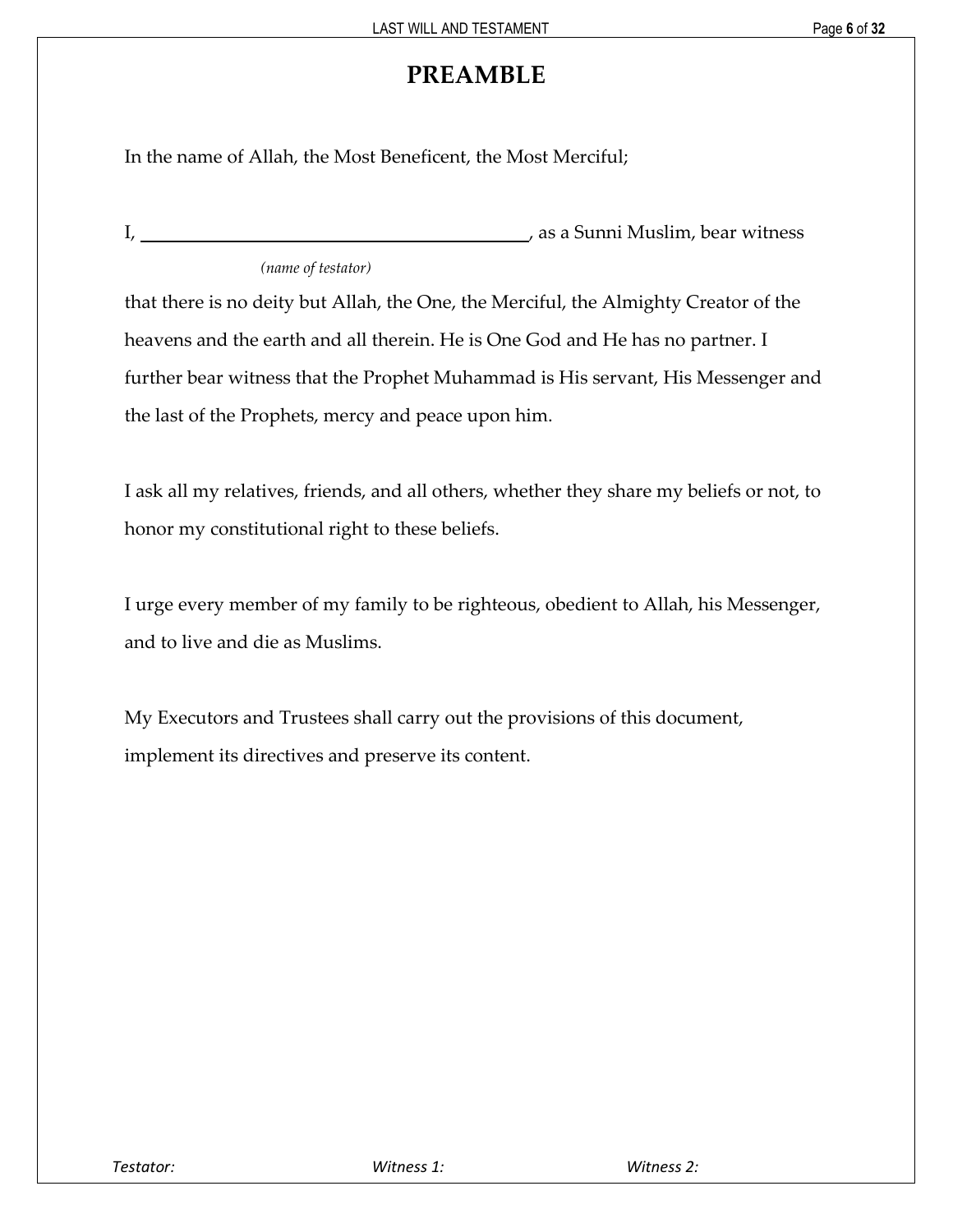# **FUNERAL AND BURIAL RITES**

<span id="page-9-0"></span>*Commentary: By Ontario law, a person cannot legally compel the executor to conduct their funeral/burial in a particular manner through a will. The best way is to make your wishes known to every family member or friend who may be called on to look after the funeral/burial arrangements. The purpose of this section is to record your funeral preferences.* 

I ordain that no autopsy or embalming be done on my body, and that my body be washed and enshrouded in the prescribed Islamic manner without unjustified delay. I ordain that *salatul-janazah* (funeral prayer) be conducted by the presiding Imam, or his designate. I ordain that my burial be conducted without delay. Furthermore:

A. I hereby nominate and appoint ,

| residing at _____                                                          |
|----------------------------------------------------------------------------|
| to execute these and other necessary provisions for my Islamic funeral and |
| burial. This is NOT a nomination as the executor/trustee of this will. If  |
| the above-named person shall be unwilling or unable to execute, then I     |

nominate and appoint

| residing at ______                                                           |
|------------------------------------------------------------------------------|
| this person is unwilling or unable to execute, then I nominate and           |
| appoint the Scarborough Muslim Association to execute these provisions       |
| of funeral and burial. If this is not feasible or practical, then I nominate |
| and appoint the nearest registered Sunni Muslim Organization to execute      |
| these provisions;                                                            |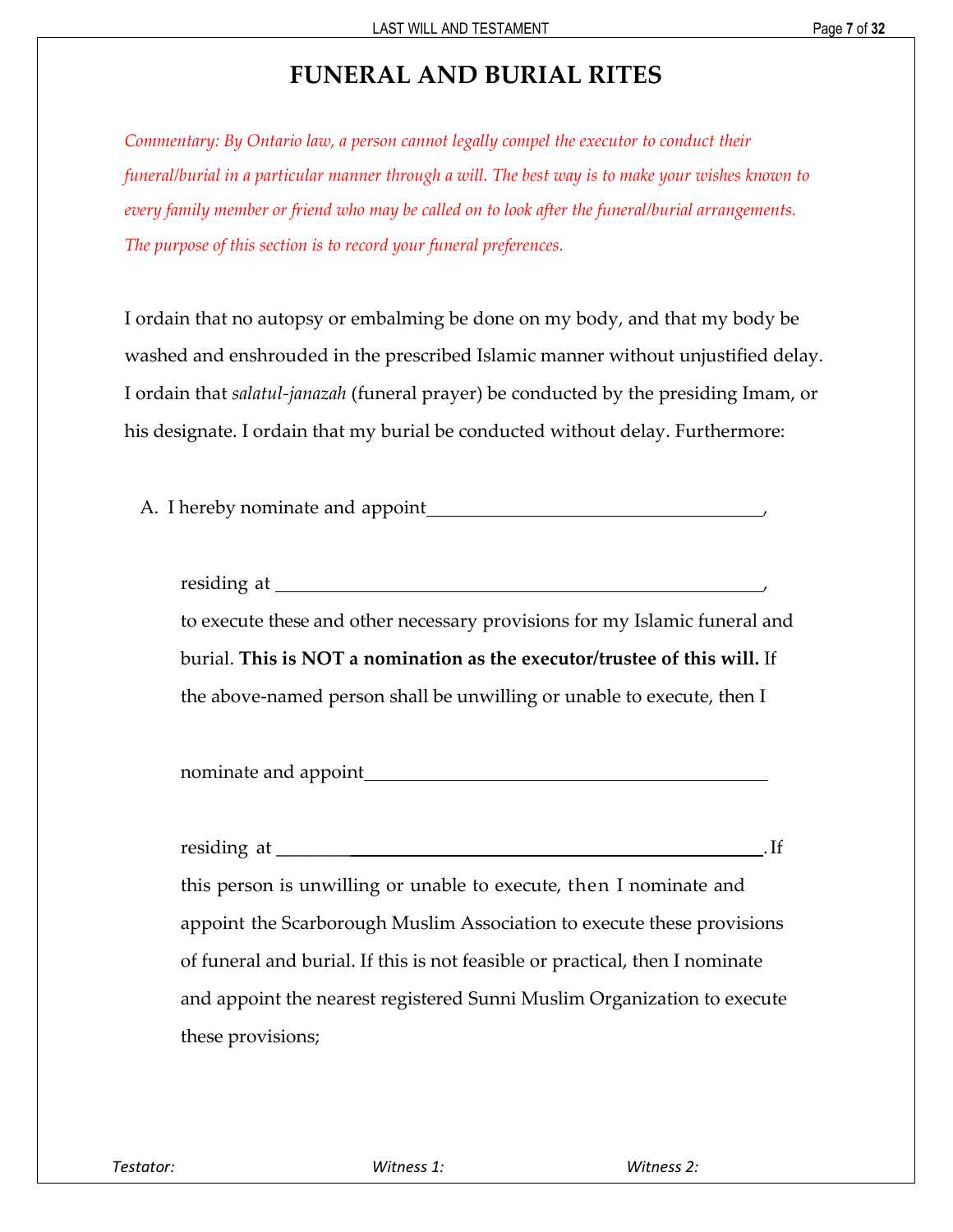- B. I ordain that my body be prepared for burial by Sunni Muslims according to the principles and practices of Sunni Islamic Law, in an expedited manner;
- C. I ordain that absolutely no non-Islamic religious service or observance shall be conducted upon my death, or to my body;
- D. I ordain that my body shall not be transported over any unreasonable distance from the locality of my death, unless long distance transportation is required to reach the nearest Muslim cemetery;
- E. I ordain that my grave be dug in accordance to the specifications of Islamic practice; that it faces northeast or as close to the direction of the Qiblah (the orientation of Muslims during their prayers), if possible;
- F. I ordain that my body be buried without casket or any other encasement that separates my enshrouded body from the surrounding soil. If local laws require casket encasement, then I ordain that such encasement be simple, with minimal cost; and
- G. I ordain that my grave be leveled with the ground or slightly mounded with no monuments of any kind. If necessary, a marker may be placed to indicate the presence of a grave. This marker should not have any Quranic verses or any names or words that may be dishonored such as names of the divine, prophets, etc. This is to prevent any potential desecration to the marker (e.g. people walking over grave markers).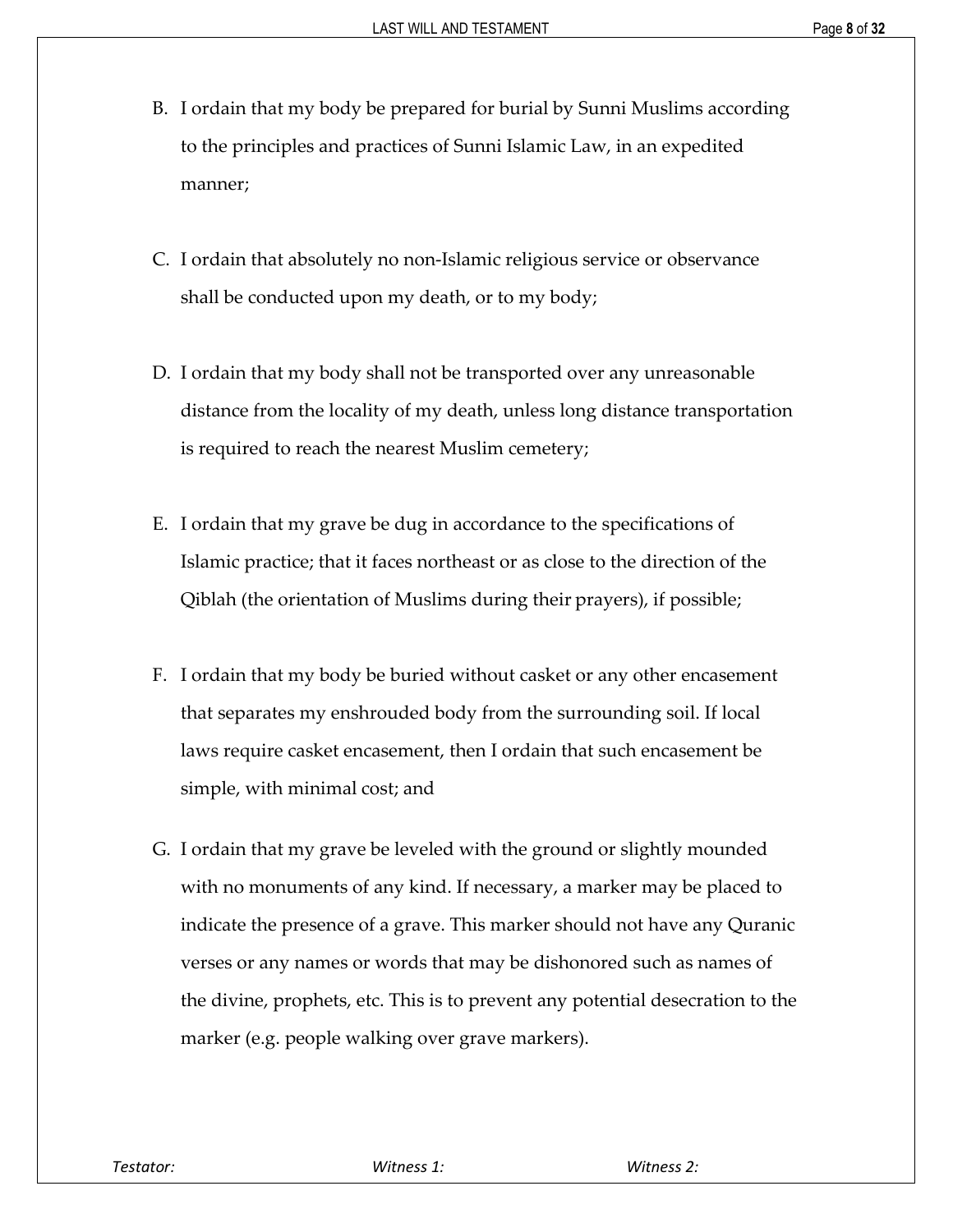# **MY LAST WILL & TESTAMENT**

# <span id="page-11-1"></span><span id="page-11-0"></span>*Article 1:* **IDENTITY OF TESTATOR AND HEIRS**

| $\blacksquare$ | $n\nu$           |
|----------------|------------------|
| .,             | <b>DI COLITA</b> |
|                |                  |

|                                                                                      | being of |  |  |
|--------------------------------------------------------------------------------------|----------|--|--|
| sound mind and memory, do hereby revoke any and all former wills, codicils and       |          |  |  |
| testamentary dispositions of every nature and kind by me at any time heretofore made |          |  |  |
| by me, and do make, ordain, publish, and declare this my last Will and Testament.    |          |  |  |

At the time of the execution of this Will, my immediate family consists of:

|           | Name & Address | Relationship | Date of Birth |
|-----------|----------------|--------------|---------------|
|           |                |              |               |
|           |                |              |               |
|           |                |              |               |
|           |                |              |               |
|           |                |              |               |
|           |                |              |               |
|           |                |              |               |
|           |                |              |               |
|           |                |              |               |
|           |                |              |               |
|           |                |              |               |
|           |                |              |               |
|           |                |              |               |
|           |                |              |               |
|           |                |              |               |
| Testator: | Witness 1:     | Witness 2:   |               |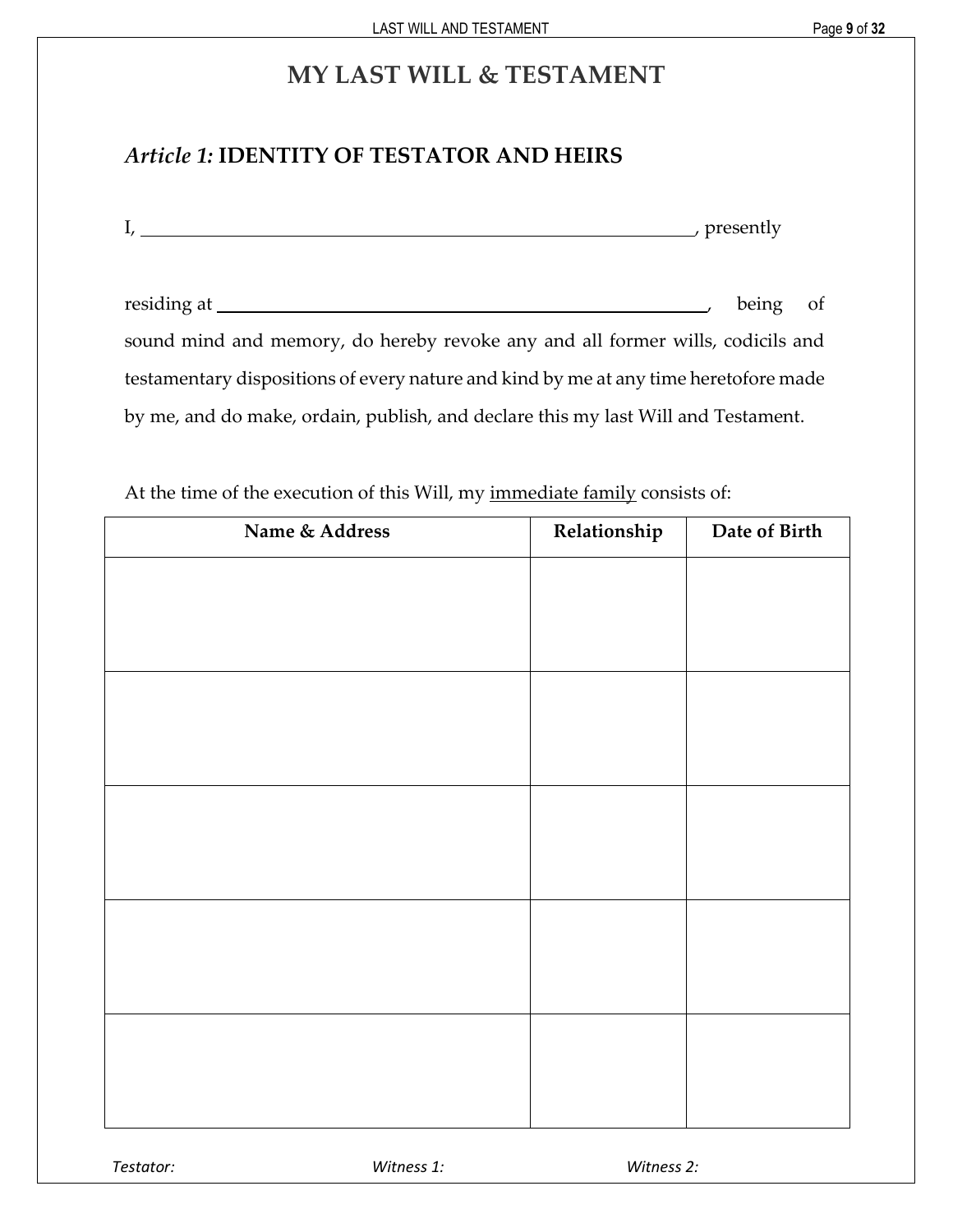| Page 10 of 32 |  |  |
|---------------|--|--|
|               |  |  |

*Note: If required, you may replicate this page to add more immediate family members as a separate Appendix.*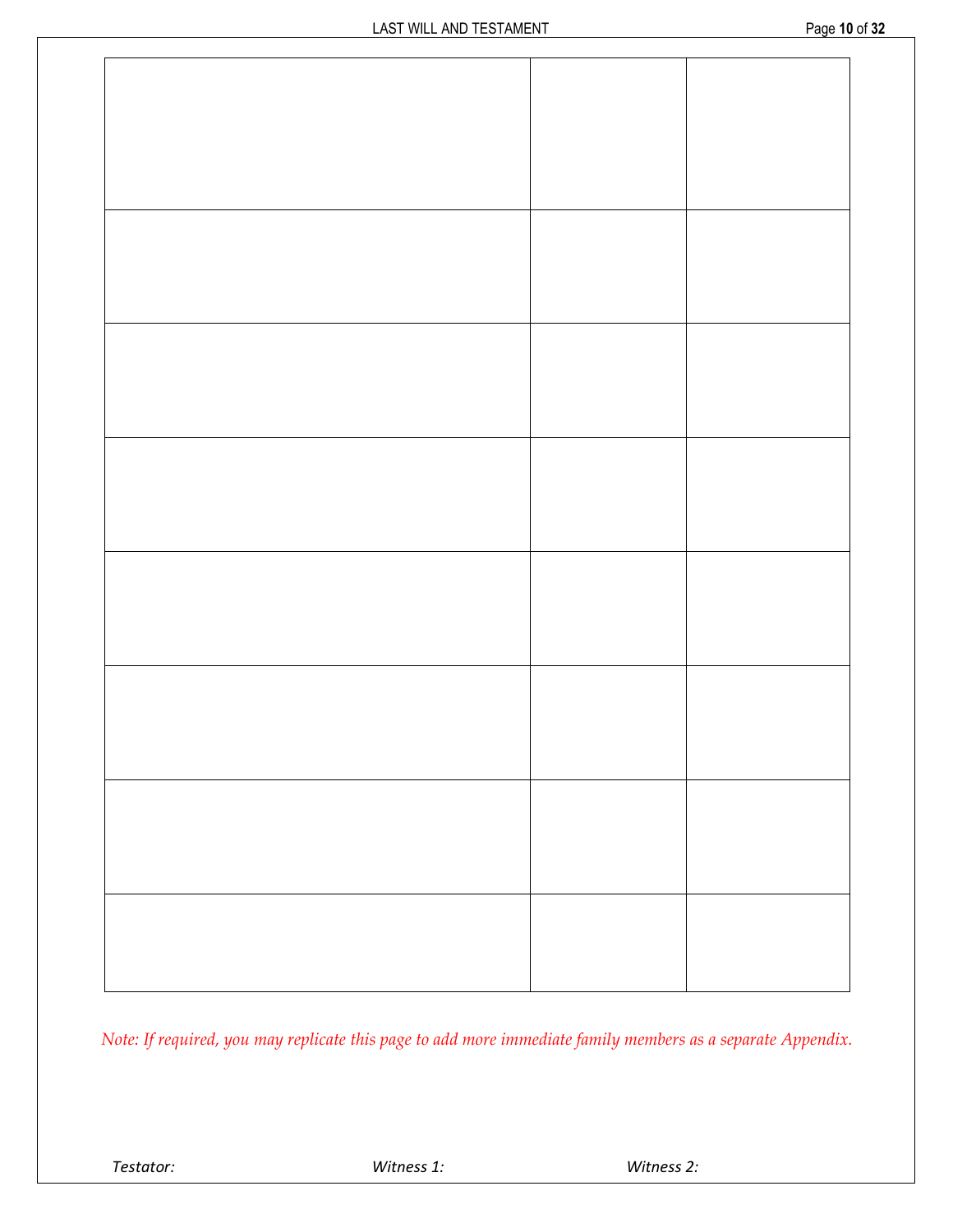# <span id="page-13-0"></span>*Article 2:* **EXECUTOR**

I hereby nominate and appoint \_\_\_\_\_\_\_\_\_\_,

residing at \_\_\_\_\_\_\_\_\_\_,

to be the Executor of this, my Last Will and Testament and Trustee of my estate.

If this person is unwilling or unable to act as Executor and Trustee, then I

nominate and appoint **with a set of the set of the set of the set of the set of the set of the set of the set of the set of the set of the set of the set of the set of the set of the set of the set of the set of the set of** 

residing at \_\_\_\_\_\_\_\_\_\_,

to be such Executor.

The expression "my executors" or "my Trustees" throughout this my Will shall mean my Executor(s) and Trustee(s), or any one of them. I give my executor(s), herein named, the power to settle any claim for or against my estate and power to sell any property, real, personal, or mixed, in which I have an interest, without court order and without bond. Furthermore, I give my executor(s) the authority to distribute the estate *in specie* (i.e. the ability to divide assets between the beneficiaries without first converting them to cash). Furthermore, I direct that no bond or surety for any bond be required for my executor(s) in the performance of his/her duties.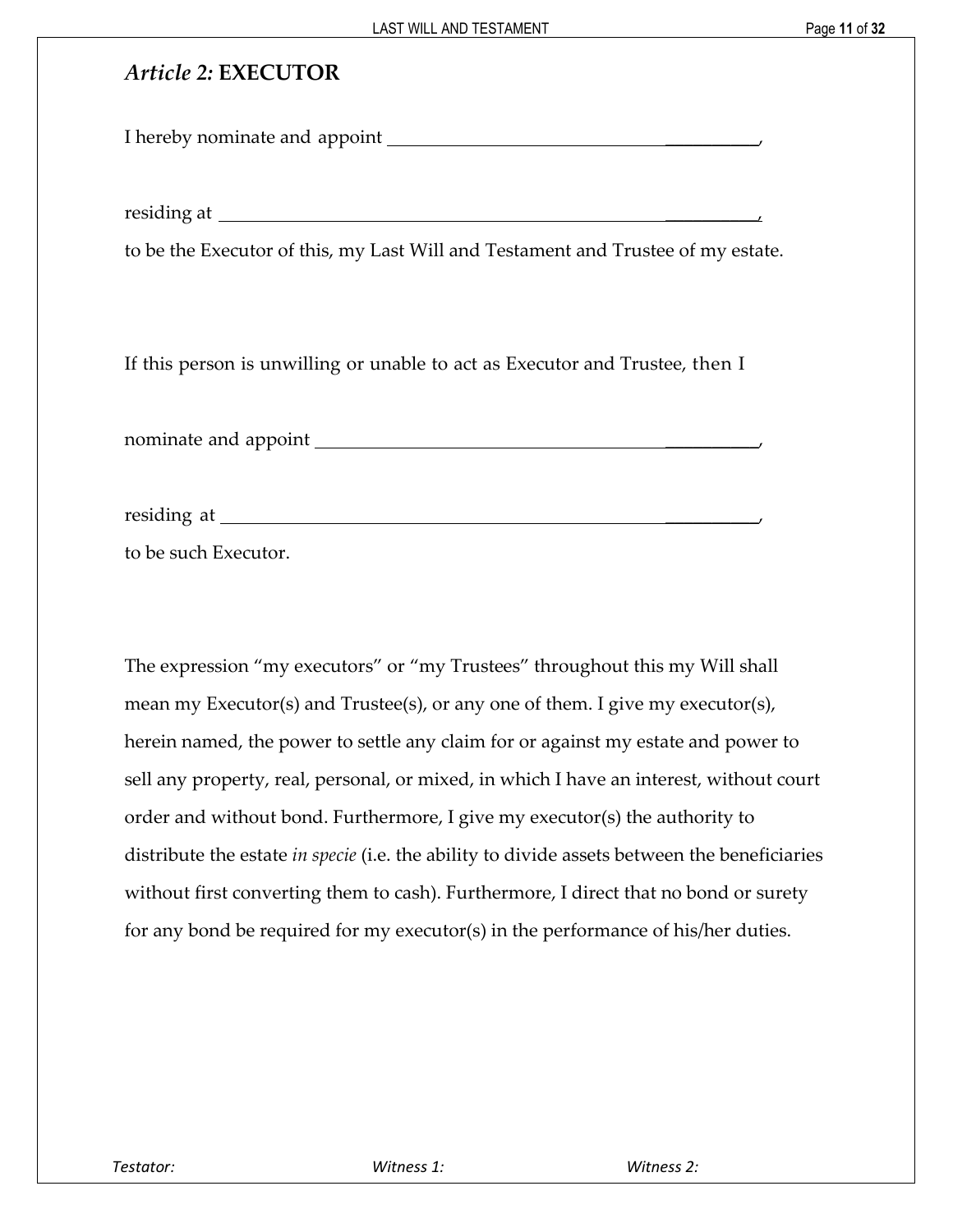# <span id="page-14-0"></span>*Article 3:* **CUSTODY OF MINOR CHILDREN AND GUARDIANSHIP**

If any of my children are minors at the time of my death, I nominate and

appoint my husband/wife, to obtain custody and be the guardian of property of my minor children, provided that they are a Muslim.

If he/she is unable or unwilling to serve as personal guardian, then I nominate and

| appoint_                                                                              | to obtain custody and be |
|---------------------------------------------------------------------------------------|--------------------------|
| the guardian of property my minor children. If he/she is unable or unwilling to serve |                          |
| as a guardian, then I nominate and appoint                                            |                          |

 $_J$  to obtain custody and be the be the guardian of property of my minor children.

In all cases, I wish that all my minor children be raised in accordance with Islamic teachings and values, as I deem these to be the most appropriate to guide them. I direct that no bond be required of any personal guardian.

Upon my minor children attaining the age of 18, the executor(s) shall transfer any property that is vested to them in this will to my children outright.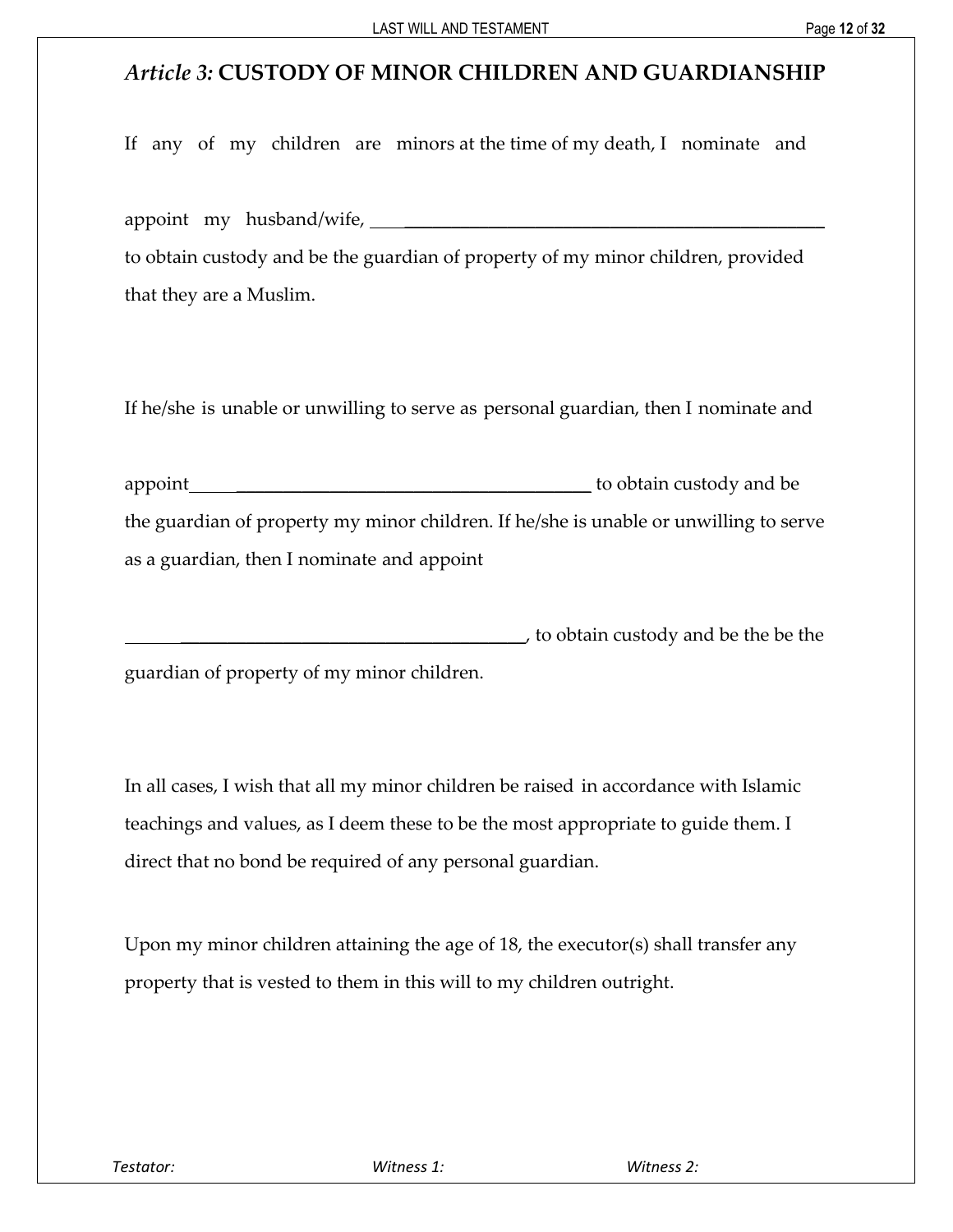# <span id="page-15-0"></span>*Article 4:* **ALLOCATION OF ESTATE (IN PRIORITY)**

- 1. I direct that my executor(s) first apply the assets of my estate to the payment of expenses associated with my burial, to my medical expenses, to the repayment of my debts, outstanding dowry, and to the legal and administrative expenses (including applicable taxes) which are associated with my estate;
- 2. I direct that my executor(s) then pay my outstanding Islamic obligations, as well as the contributions and gifts outlined in *Article 5,* from 33.33% (One Third) of the residue of my estate [*Wasiyyah* (bequest)]; and
- 3. I then direct that my executor(s) allocate and distribute the remainder of my estate to my legitimate Muslim heirs, as outlined in *Article 6*, [*Mawarith* (inheritance)].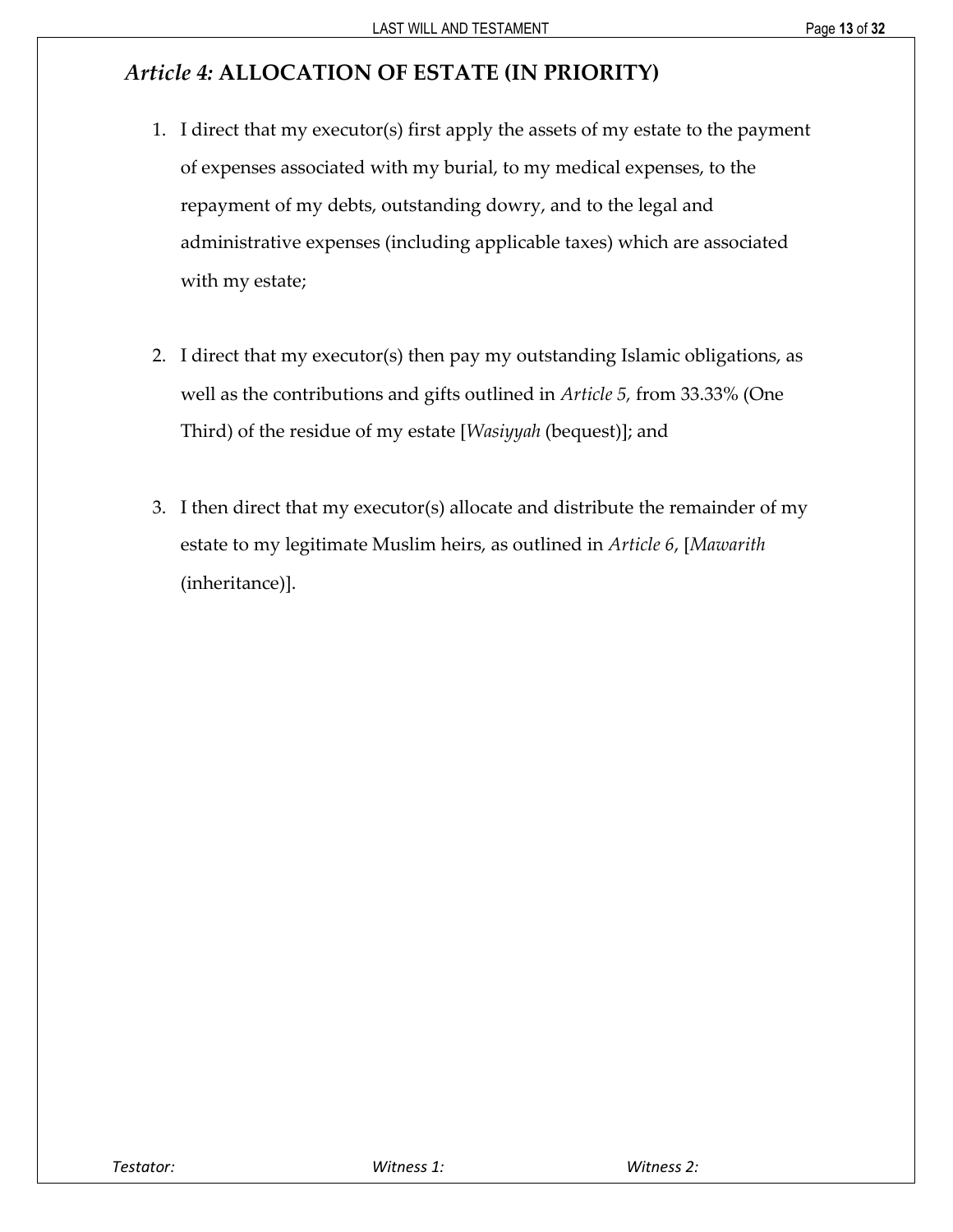# <span id="page-16-0"></span>*Article 5:* **OUTSTANDING ISLAMIC OBLIGATIONS AND GIFTS**

After fulfilling my expenses and obligations mentioned in *Article 4, Point 1,* I direct that my executor(s) set aside a maximum of 33.33% (One Third) of the residue of my estate and distribute it as described below.

*Commentary: under Islamic law, this is the only section where you have discretion to distribute your estate. After discharging your expenses and debts, you may distribute 33.33% of your remaining wealth in any lawful way you wish. The only exception is gifting to your heirs who will also receive a share under Article 6 – your heirs cannot receive anything under this Article 5. So, while you may list family members in the chart below, only those who qualify will be eligible to receive their gifts. There is no requirement for you to distribute the full 33.33%. Anything not assigned within the 33.33% will be distributed to your family as per Article 6.*

- 1. **Outstanding Islamic Obligations**: I direct my executor(s) to first pay any outstanding Islamic obligations which are binding on me, such as:
	- a) unpaid religious financial obligations (*Zakaat*);
	- b) unperformed mandatory pilgrimage (*Hajj*);
	- c) missed obligatory fasts (*Fidyah*); or
	- d) missed obligatory prayers.

The amount and method of execution of these Islamic obligations should be determined in consultation with a local Islamic authority.

*Note*: if the 33.33% (One Third) allocated for this *Article 5* is not enough to cover the missed obligations listed above, I request that the outstanding amount be covered by my heirs, at their discretion.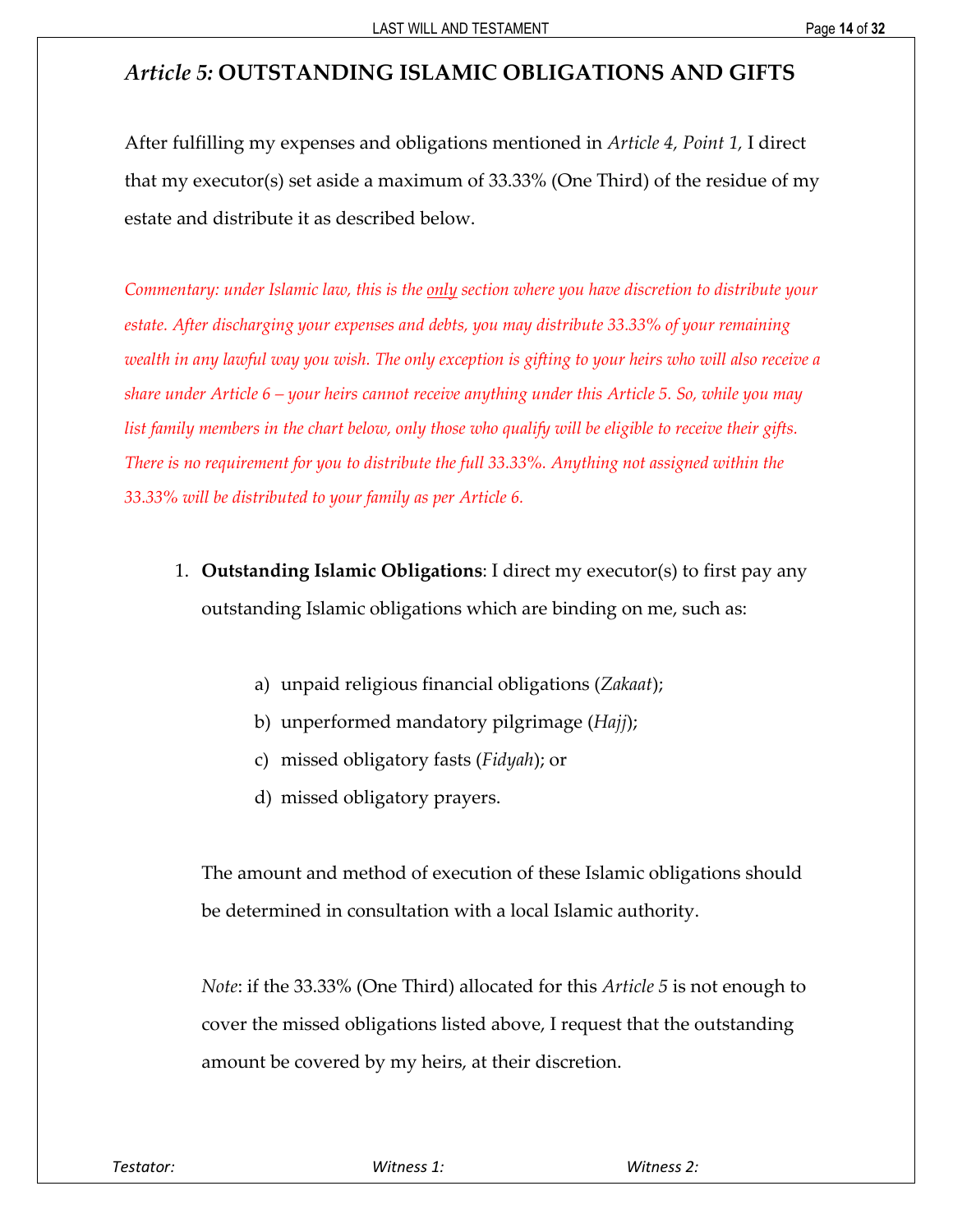- 2. **Gifts:** After discharging my outstanding Islamic obligations (if applicable), I direct my executor(s) to pay, from what remains of the 33.33% allocated for this *Article 5*, the following gifts or transfers to the persons or organizations named below. These persons or organizations will receive the lowest of either:
	- 1. The cash amount or item value specified below; or
	- 2. The percentage specified below.

|                                                 | Cash Amount or Item(s),        | Percentage of the              |
|-------------------------------------------------|--------------------------------|--------------------------------|
| Name of Person(s)/Organization(s)               | its description, and value     | Remaining 33.33%               |
| *The testator's heirs may NOT be included here. | (please complete both columns) | (please complete both columns) |
|                                                 |                                |                                |
|                                                 |                                |                                |
|                                                 |                                |                                |
|                                                 |                                |                                |
|                                                 |                                |                                |
|                                                 |                                |                                |
|                                                 |                                |                                |
|                                                 |                                |                                |
|                                                 |                                |                                |

The contributions, gifts, and transfers listed above are only valid if the recipient person is alive or if the recipient organization is still operating. If the person is not alive, or the organization is no longer in operation, then the gift will stay in my estate.

The only exception is for charitable organizations. If the charity is no longer in existence at the time of distributing this will, the executor(s) must gift the amount to a charity that, in their absolute discretion, is most like the originally stated charity.

Any funds left over from the 33.33% allocated for this *Article 5* will be bequeathed to my heirs in accordance with *Article 6*.

*Testator: Witness 1: Witness 2:*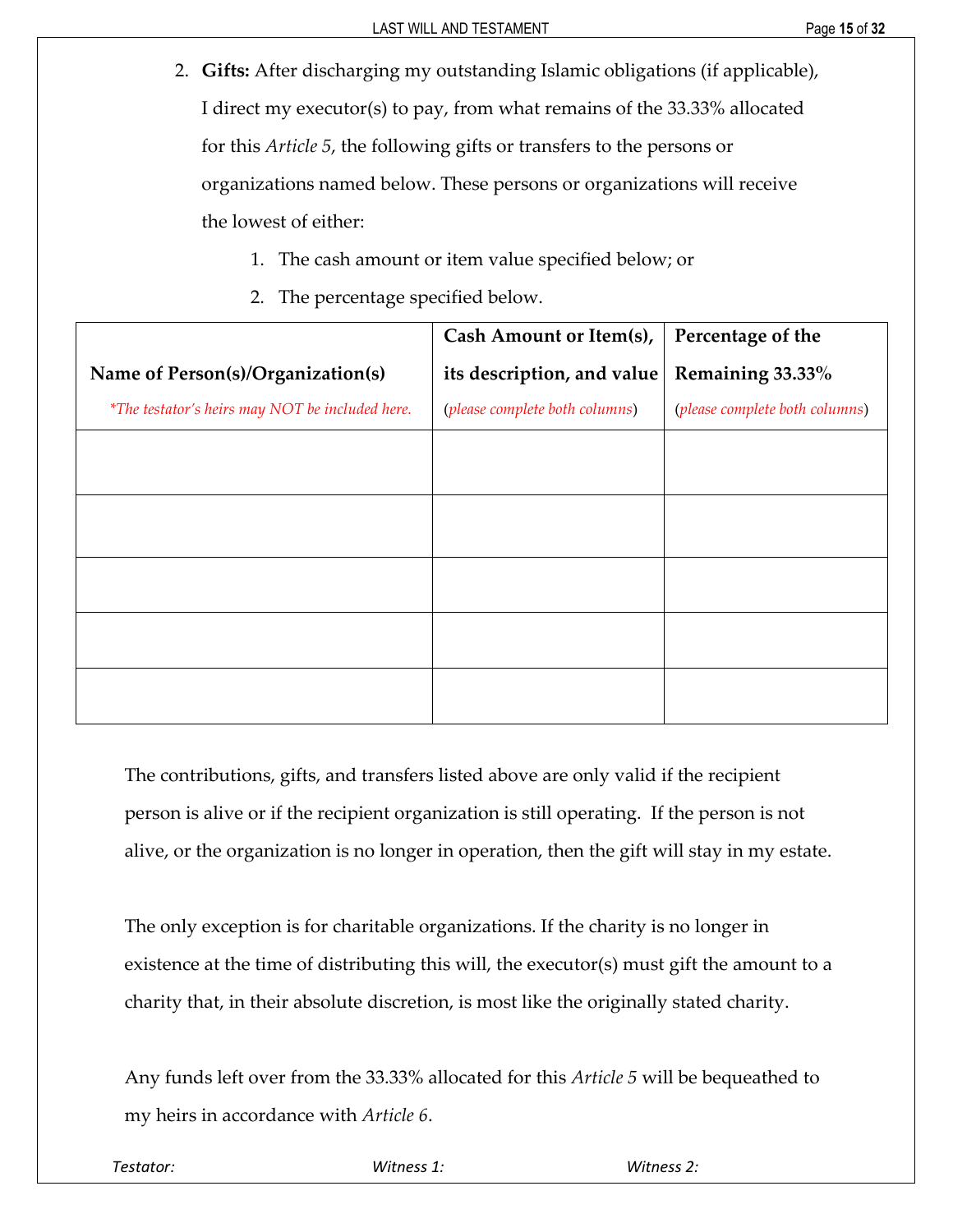# <span id="page-18-0"></span>*Article 6:* **DISTRIBUTION OF RESIDUE OF ESTATE TO MUSLIM HEIRS**

I direct that all of the remainder of my estate – after making provision for payment of my expenses and obligations (*Article 4*); and gifts (*Article 5*) – be distributed according to *Appendix A* only to my Muslim heirs whose relation to me, whether ascending or descending, has occurred through a valid Islamic marriage.

The distribution of the remainder of my estate shall be made strictly in accordance with Islamic jurisprudence relating to inheritance, as outlined in detail in the various Schedules under *Appendix A*. I direct that all interpretations of *Appendix A* shall be decided by my executor(s) in their absolute discretion; although it is my wish and desire, without imposing any legal obligation on them to do so, that my executor(s) consult with an Islamic authority for all such interpretations.

I acknowledge that situations not contemplated by *Appendix A* may arise. Notwithstanding any other provision of this Will, should such situations occur, I direct my executor(s) to obtain a valid Islamic ruling, preferably from an Islamic authority, in writing and distribute my estate in accordance with that ruling.

### <span id="page-18-1"></span>*Article 7:* **INCORPORATION**

For greater certainty, the following appendices and schedules are incorporated into, and form part of, this Will:

- *Appendix A*: Distribution of the Estate in Accordance with the Islamic Laws of Inheritance (including Schedule 1, 2, 3, 4, 5);
- *Appendix B:* Testator's Financial Details; and
- *Appendix C:* Additional Clauses.

*Note: If you include other Appendices or Schedules, you must list them here.*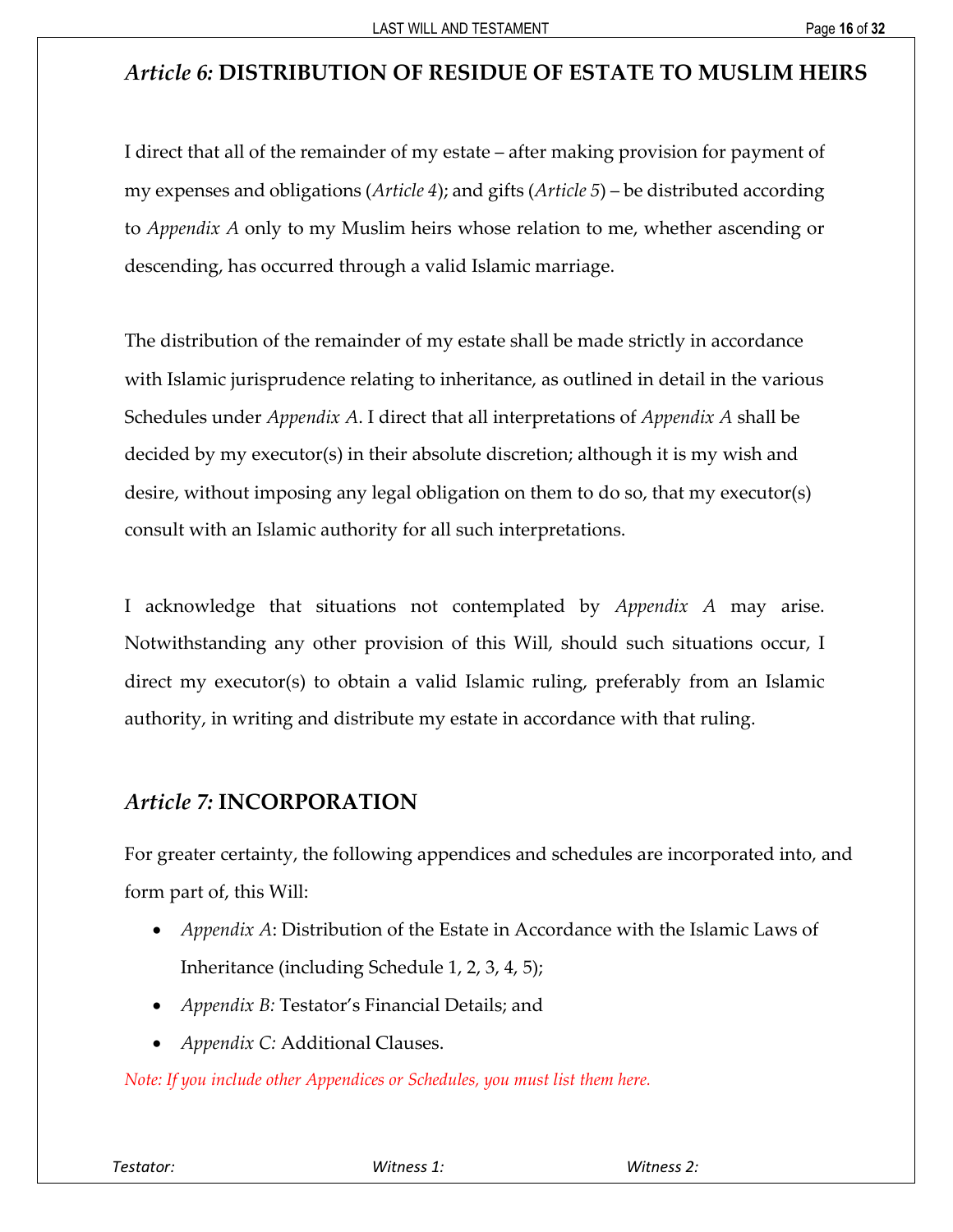# **SIGNATURES & ATTESTATION**

<span id="page-19-0"></span>Signed, Published, and Declared by the Testator, as his/her last Will and Testament, in the presence of us, both present at the same time, who at his/her request, in his/her presence have subscribed our names below as witnesses:

| Address:<br><u> 1980 - Jan Samuel Barbara, martin di</u> |            |            |
|----------------------------------------------------------|------------|------------|
|                                                          |            |            |
| Testator:                                                | Witness 1: | Witness 2: |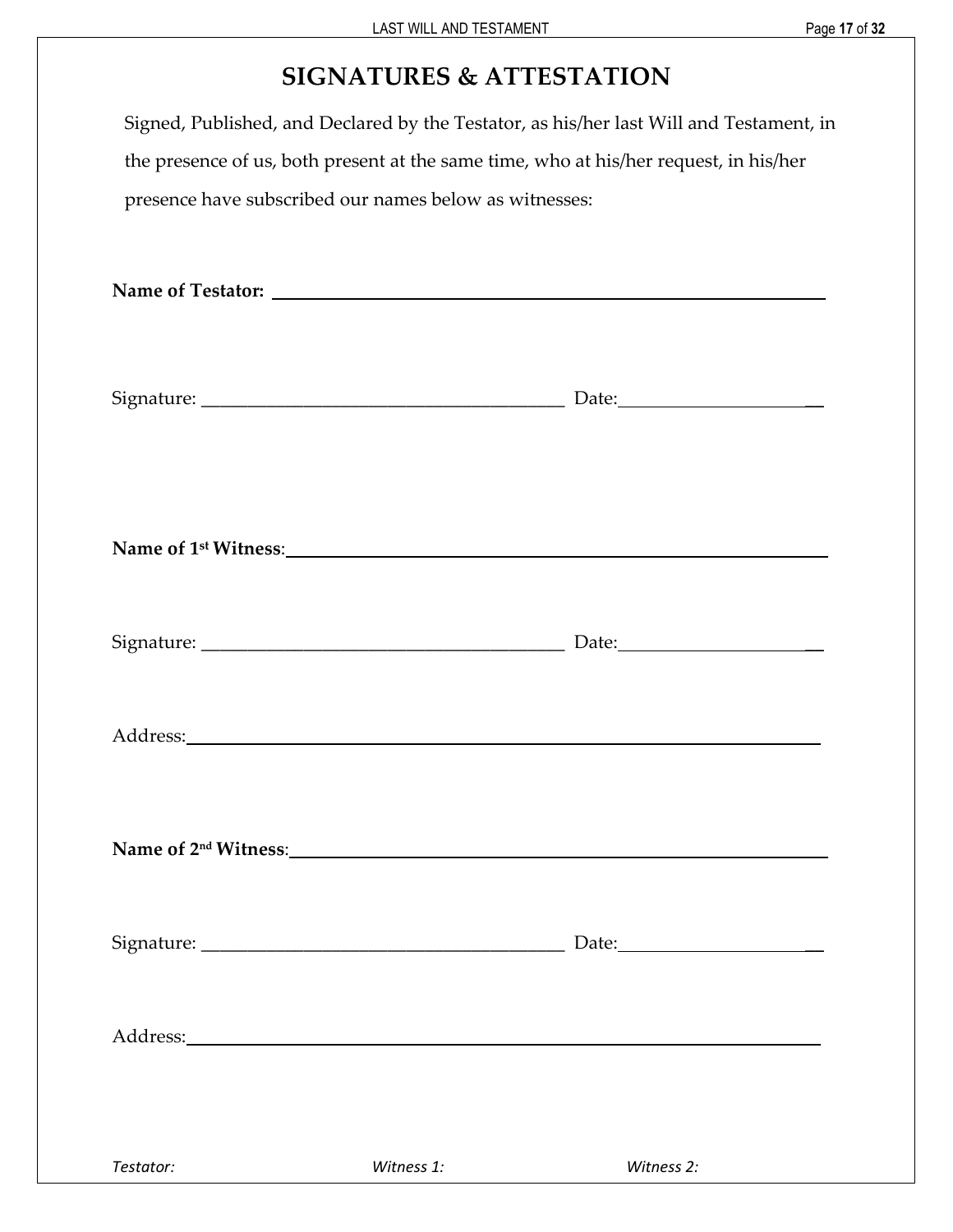# <span id="page-20-0"></span>*Appendix A: Distribution of the Estate in Accordance with the Islamic Law*

**Schedule 1: If the Testator has one or more surviving sons, with zero or more surviving daughters and:**

<span id="page-20-1"></span>

| <b>Surviving Heirs</b>                                                                                                              | Distribution of the Remainder of My Estate                                                                                                                |
|-------------------------------------------------------------------------------------------------------------------------------------|-----------------------------------------------------------------------------------------------------------------------------------------------------------|
| 1a. No other relatives survive                                                                                                      | My children will receive the residue of my estate, such that the<br>son(s), will receive twice the share of a daughter(s).                                |
|                                                                                                                                     | Each son will receive an equal amount relative to all other sons,<br>while each daughter will receive an equal amount relative to all<br>other daughters. |
| 1b. Wife also survives                                                                                                              | 1/8 to wife; the remainder as in 1a.                                                                                                                      |
| 1c. Husband also survives                                                                                                           | 1/4 to husband; the remainder as in 1a.                                                                                                                   |
| 1d. Both Father and Mother also survive                                                                                             | 1/6 to father; 1/6 to mother; the remainder as in 1a.                                                                                                     |
| 1e. Only Father or Mother also survive                                                                                              | 1/6 to the surviving parent, the remainder as in 1a.                                                                                                      |
| 1f. Any Possible combination of 1b., 1c., 1d., and 1e.                                                                              | Spouse and parents each receive the shares mentioned above, and the<br>remainder is distributed as in 1a.                                                 |
| 1g. Paternal grandfather also survives; no<br>surviving parents, no other surviving<br>grandparents                                 | 1/6 to paternal grandfather; the remainder as in 1a.                                                                                                      |
| 1h. Paternal grandfather also survives; paternal<br>grandmother or maternal grandmother also survives;<br>and no surviving parents. | 1/6 to paternal grandfather; 1/6 to either paternal grandmother or<br>maternal grandmother; the remainder as in 1a.                                       |
| 1i. 1g. or 1h., and a surviving wife                                                                                                | 4/24 to paternal grandmother or maternal grandmother (if she exists);<br>4/24 to paternal grandfather; 3/24 to wife; the remainder as in 1a.              |
| 1j. 1g. or 1h. and a surviving husband                                                                                              | 4/24 to paternal grandmother or maternal grandmother (if she exists);<br>4/24 to paternal grandfather; 6/24 to husband; the remainder as in 1a.           |
| 1k. Paternal grandfather also survives; mother also<br>survives                                                                     | 1/6 to mother; 1/6 to paternal grandfather; the remainder as in 1a.                                                                                       |
| 1l. 1k., and a surviving wife                                                                                                       | 4/24 to mother; 4/24 to paternal grandfather; 3/24 to wife; and the<br>remainder as in 1a.                                                                |
| 1m. 1k., and a surviving husband                                                                                                    | 4/24 to mother; 4/24 to paternal grandfather; 6/24 to husband; and the<br>remainder as in 1a.                                                             |
| 1n. Father and maternal grandmother also survive                                                                                    | 1/6 to father; 1/6 to maternal grandmother; and the remainder as in 1a.                                                                                   |
| 1o. 1n., and a surviving wife                                                                                                       | 4/24 to father; 4/24 to maternal grandmother; 3/24 to wife; and the<br>remainder as in 1a.                                                                |
| 1p. 1n., and a surviving husband                                                                                                    | 4/24 to father; 2/24 to mother of mother; 6/24 to husband; and the<br>remainder as in 1a.                                                                 |
| 1q. Either grandmother also survives, no parents,<br>and no paternal grandfather.                                                   | 1/6 to the grandmother, respectively; and the remainder as in 1a.                                                                                         |
| 1r. 1q., and a surviving wife                                                                                                       | 4/24 to the grandmother, respectively; 3/24 to wife; and the remainder<br>as in 1a.                                                                       |
| Testator:<br>Witness 1:                                                                                                             | Witness 2:                                                                                                                                                |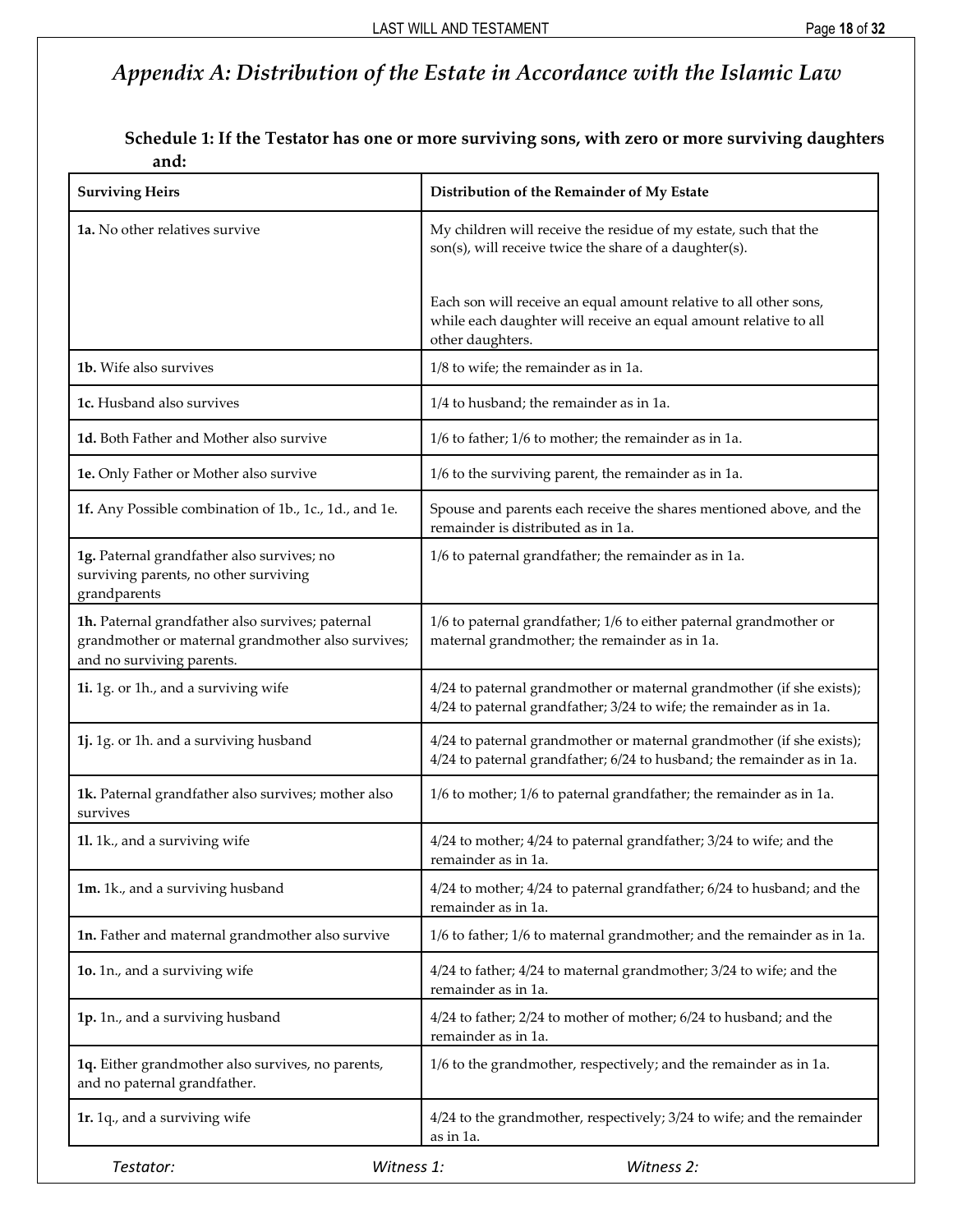| 1s. 1q., and a surviving husband                                                                                                                                | 4/24 to the grandmother, respectively; 6/24 to husband; and the<br>remainder as in 1a.                                                                           |
|-----------------------------------------------------------------------------------------------------------------------------------------------------------------|------------------------------------------------------------------------------------------------------------------------------------------------------------------|
| 1t. 1h., 1n., or 1q. but instead of one paternal or<br>maternal grandmother, both grandmothers also<br>survive.                                                 | The grandmothers will equally share 1/6; the father or paternal<br>grandfather will receive 1/6; and the remainder as in 1a.                                     |
| *If no grandmothers survive, but one or more great<br>grandmothers survive, the executor is encouraged to<br>obtain an opinion from an Islamic legal authority. |                                                                                                                                                                  |
| 1u. 1t., and a surviving husband or wife                                                                                                                        | The grandmothers will equally share 4/24; father or grandfather will<br>receive 4/24; husband 6/24, or if the wife survives 4/24; and the<br>remainder as in 1a. |

*NOTE: In each of 1a. through 1u., the executor must disregard all other relatives not mentioned in the relevant sub cases.*

<span id="page-21-0"></span>

| <b>Surviving Heirs</b>           | Distribution of the Remainder of My Estate                                                                                                           |
|----------------------------------|------------------------------------------------------------------------------------------------------------------------------------------------------|
| 2a. No other surviving relatives | If there is only one surviving daughter, then she receives the<br>remainder.                                                                         |
|                                  | If there is more than one surviving daughter, then the daughters<br>equally share the remainder.                                                     |
| 2b. Wife also survives           | 1/8 to wife; and the remainder as in 2a.                                                                                                             |
| 2c. Husband also survives        | 1/4 to husband; and the remainder as in 2a.                                                                                                          |
| 2d. Father also survives         | 1/2 to the one daughter; and 1/2 to father.                                                                                                          |
|                                  | If there is more than one daughter, then they each share 2/3 of<br>the residue equally; 1/3 to father.                                               |
| 2e. Mother also survives         | 1/4 to mother; and 3/4 to daughter.                                                                                                                  |
|                                  | If more than one daughter, then they each share 4/5 of the residue<br>equally; 1/5 to mother.                                                        |
| 2f. Both parents also survive    | 1/6 to mother; 2/6 to father; and 3/6 to daughter.                                                                                                   |
|                                  | If more than one daughter survives, then they each share 4/6<br>of the residue equally; 1/6 to mother; 1/6 to father.                                |
| 2g. Wife and father also survive | 1/8 to wife; 4/8 to daughter; and 3/8 to father.                                                                                                     |
|                                  | If more than one daughter survives, then they each share 16/24<br>of the residue equally; 3/24 to wife; 5/24 to father.                              |
| 2h. Wife and mother also survive | 4/32 to wife; 7/32 to mother; and 21/32 to daughter.                                                                                                 |
|                                  | If more than one daughter survives, then they each share 28/40 of the<br>residue, divided amongst them equally; 5/40 to wife; and 7/40 to<br>mother. |
| Testator:                        | Witness 1:<br>Witness 2:                                                                                                                             |

#### **Schedule 2: If the testator has one or more surviving daughters, but no surviving sons and:**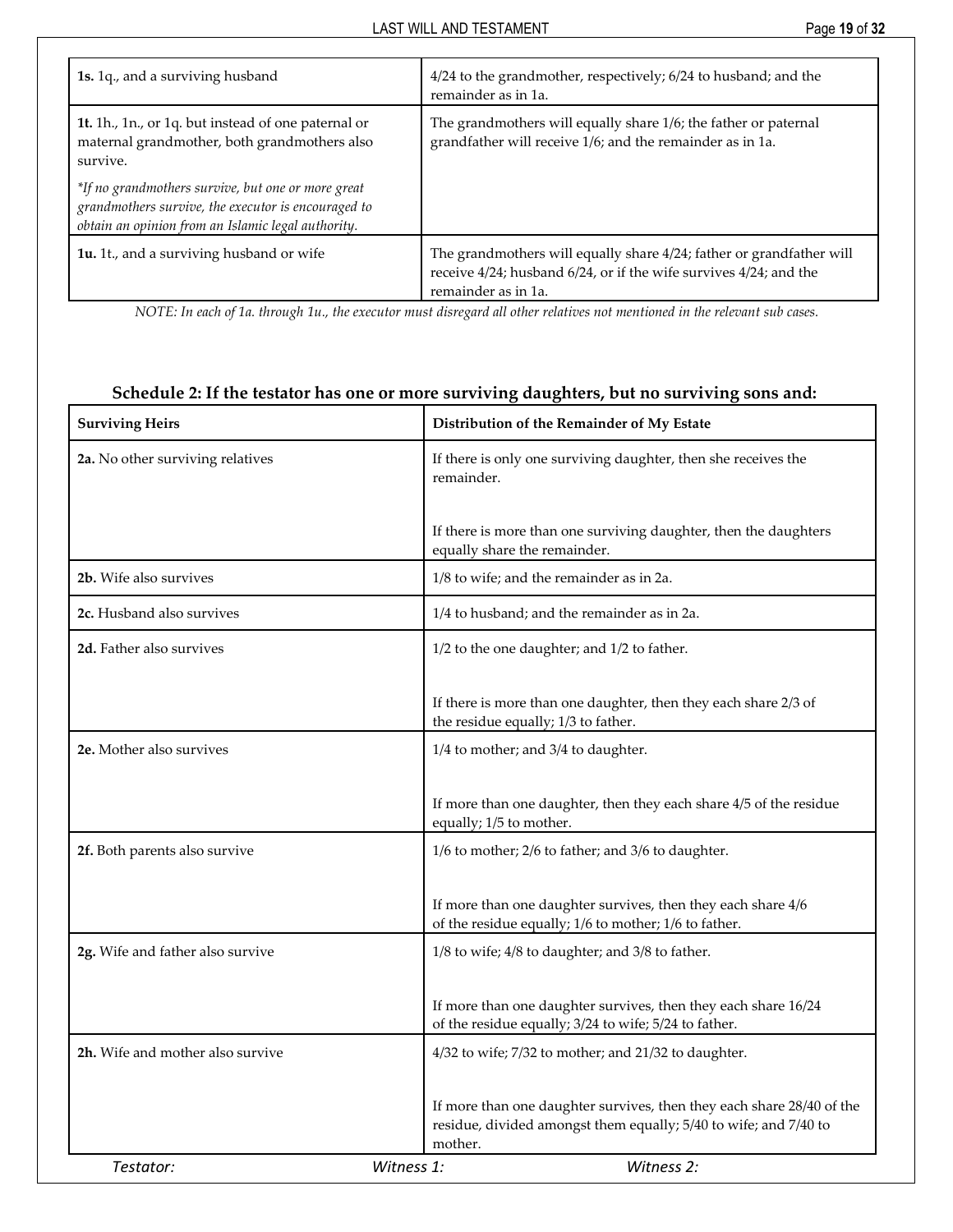| 2i. Wife and both parents also survive                                                                                                                          | 3/24 to wife; 4/24 to mother; 5/24 to father; and 12/24 to daughter.                                                                                                   |
|-----------------------------------------------------------------------------------------------------------------------------------------------------------------|------------------------------------------------------------------------------------------------------------------------------------------------------------------------|
|                                                                                                                                                                 | If more than one daughter survives, then they each share 16/27 of<br>the residue, divided amongst them equally; 3/27 to wife; 4/27 to<br>mother; and 4/27 to father.   |
| 2j. Husband and father also survive                                                                                                                             | 1/4 to husband; 1/4 to father; and 2/4 to daughter.                                                                                                                    |
|                                                                                                                                                                 | If more than one daughter survives, then they each share 8/13 of the<br>residue, divided amongst them equally; 3/13 to husband; and 2/13 to<br>father.                 |
| 2k. Husband and mother also survive                                                                                                                             | 4/16 to husband; 3/16 to mother; and 9/16 to daughter.                                                                                                                 |
|                                                                                                                                                                 | If more than one daughter survives, then they each share 8/13 of<br>the residue, divided amongst them equally; 3/13 to husband; and<br>2/13 to mother.                 |
| 21. Husband and both parents also survive                                                                                                                       | 3/13 to husband; 2/13 to father; 2/13 to mother; and 6/13 to daughter.                                                                                                 |
|                                                                                                                                                                 | If more than one daughter survives, then they each share 8/15 of the<br>residue, divided amongst them equally; 3/15 to husband; 2/15 to father;<br>and 2/15 to mother. |
| 2m. Paternal grandfather also survives                                                                                                                          | 1/2 to paternal grandfather; 1/2 to daughter.                                                                                                                          |
|                                                                                                                                                                 | If more than one daughter survives, then they each share and 1/3<br>to paternal grandfather; and 2/3 of the residue, divided amongst<br>them equally;.                 |
| 2n. 2m., wife also survives                                                                                                                                     | As in 2g., but paternal grandfather in place of father.                                                                                                                |
| 2o. 2m., husband also survives                                                                                                                                  | As in 2j., but paternal grandfather in place of father.                                                                                                                |
| 2p. 2m., with or without mother, but either<br>grandmother also survives                                                                                        | As in 2f., but paternal grandfather in place of father and; in the<br>absence of the mother, the grandmother would take the place of<br>mother.                        |
| 2q. 2p., wife also survives                                                                                                                                     | As in 2i., but paternal grandfather in place of father and; in the<br>absence of the mother, the grandmother would take the place of<br>mother.                        |
| 2r. 2p., husband also survives                                                                                                                                  | As in 2l. but paternal grandfather in place of father and; in the<br>absence of the mother, the grandmother would take the place of<br>mother.                         |
| 2s. 2p., 2q., and 2r., but both grandmothers take the<br>place of the mother.                                                                                   | The two grandmothers share equally what is assigned to the mother<br>or one grandmother in cases 2p., 2q., and 2r.; the rest as in 2p., 2q.,                           |
| *If no grandmothers survive, but one or more great<br>grandmothers survive, the executor is encouraged to obtain<br>an opinion from an Islamic legal authority. | and 2r. respectively.                                                                                                                                                  |
| 2t. son of the son also survives                                                                                                                                | 1/2 to daughter; 1/2 to son of son.                                                                                                                                    |
|                                                                                                                                                                 | If more than one son of son survives, then 2/3 will be distributed to                                                                                                  |
| Witness 1:<br>Testator:                                                                                                                                         | Witness 2:                                                                                                                                                             |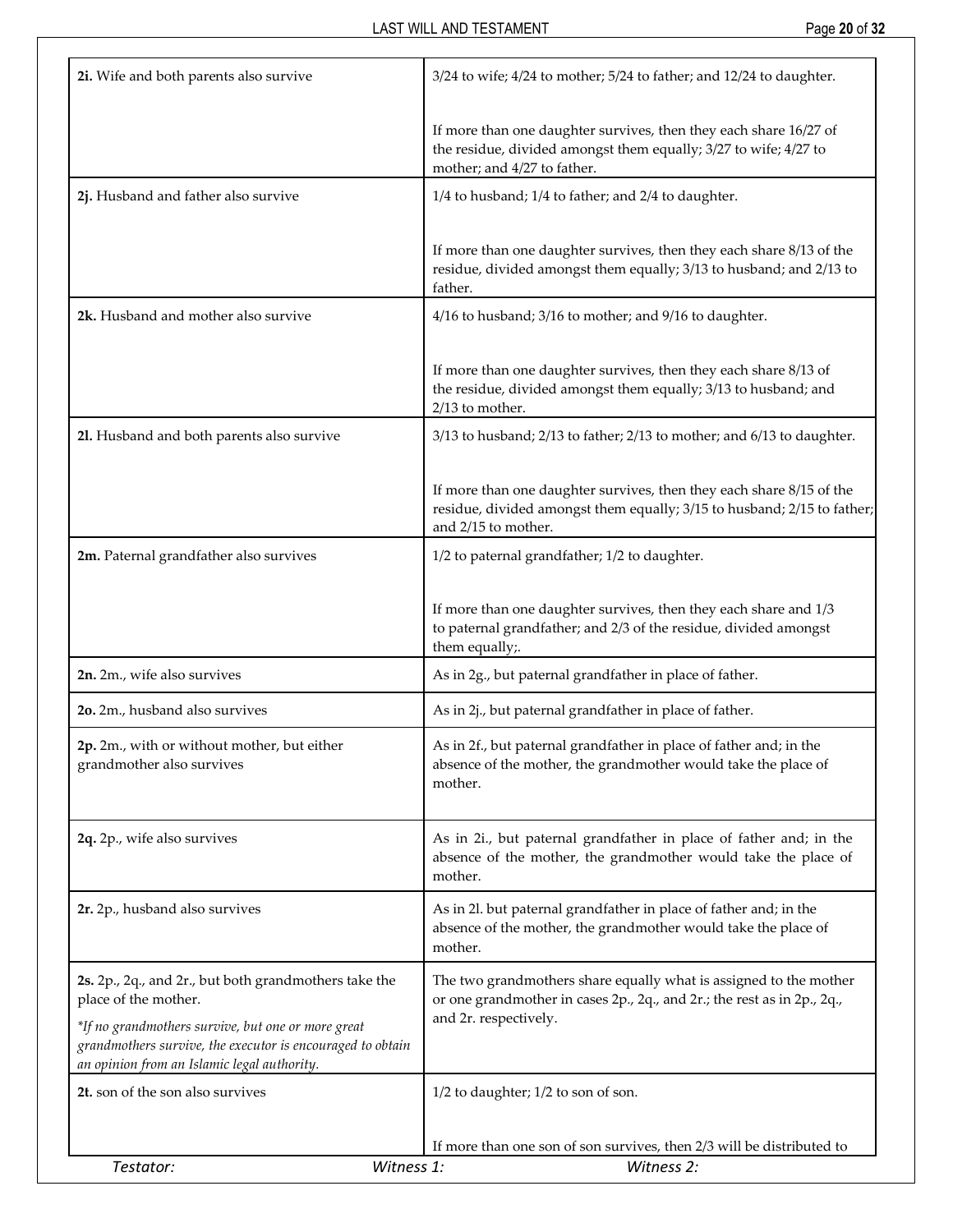|                                                                                                                              | daughters equally; and 1/3 to sons of the son equally.                                                                                                                                                                 |
|------------------------------------------------------------------------------------------------------------------------------|------------------------------------------------------------------------------------------------------------------------------------------------------------------------------------------------------------------------|
| $2u$ . more than one son of son(s) survive and any<br>number of daughters of son(s) also survive                             | As in 2t., but the share of son of son is divided among son of<br>son(s) and daughters of son(s) according to rules stated in 1a.                                                                                      |
| 2v. 2t. or 2u. and the wife or husband also survives                                                                         | 4/8 to daughter; 1/8 to wife; or 2/8 to husband; the remainder to their<br>children of son(s) as in 2.t or 2u.                                                                                                         |
|                                                                                                                              | If more than one daughter survives, then they each share 16/24 of the<br>residue, divided amongst them equally; 6/24 to husband or 3/24 to<br>wife; the rest to children of the son(s) as in 2t. or 2u.                |
| 2w. 2v. and both parents also survive                                                                                        | If the wife survives with one surviving daughter: 12/24 to daughter,<br>3/24 to wife, 4/24 to mother, 4/24 to the father, and 1/24 to<br>grandchildren as determined in 2t and 2u.                                     |
|                                                                                                                              | If the husband survives with one surviving daughter: 6/13 to<br>daughter, 3/13 to husband, 2/13 to father, 2/13 to mother, and the<br>grandchildren do not inherit under Article 6.                                    |
|                                                                                                                              | If the wife survives with multiple surviving daughters: 16/27 to<br>daughters equally, 3/27 to wife, 4/27 to mother, 4/27 to father, and the<br>grandchildren do not inherit under Article 6.                          |
|                                                                                                                              | If the husband survives with multiple surviving daughters: 8/15 to<br>daughters, 3/15 to husband and 2/15 to mother, 2/15 to father, and the<br>grandchildren do not inherit under Article 6.                          |
| 2x. 2v. and one surviving parent                                                                                             | If the wife survives with one surviving daughter: 12/24 to daughter,<br>3/24 to wife, 4/24 to parent, and 5/24 to children of son(s) as in 2t<br>and $2u$ ;                                                            |
|                                                                                                                              | If the husband survives with one surviving daughter: 6/12 to<br>daughter, 3/12 to husband, 2/12 to parent, and 4/12 to children of<br>son(s) as in 2tand 2u.                                                           |
|                                                                                                                              | If the wife survives with multiple surviving daughters: each<br>daughter shares 16/24 of the residue, divided amongst them<br>equally; 3/24 to wife, 1/6 to parent and 1/24 to children of son(s) as<br>in 2t. and 2u. |
|                                                                                                                              | If the husband survives with multiple surviving daughters: 8/13 to<br>daughters equally; 2/13 to parent; and 3/13 to husband.                                                                                          |
| 2y. 2v. and paternal grandfather and mother survive; or<br>paternal grandfather and grandmother(s) on either side<br>survive | As in (2w.) but replace paternal grandfather with the father and<br>grandmother(s) with the mother, as required. The grandmother's share<br>is divided equally between them.                                           |
| 2z. Daughters of son(s) also survive and no sons of<br>sons                                                                  | 3/4 to daughter; 1/4 to daughter(s) of son(s), equally between them.                                                                                                                                                   |
|                                                                                                                              | If more than one daughter survives, then the residue goes to the<br>daughters; the daughter(s) of son(s) do not inherit under Article 7.                                                                               |
| Witness 1:<br>Testator:                                                                                                      | Witness 2:                                                                                                                                                                                                             |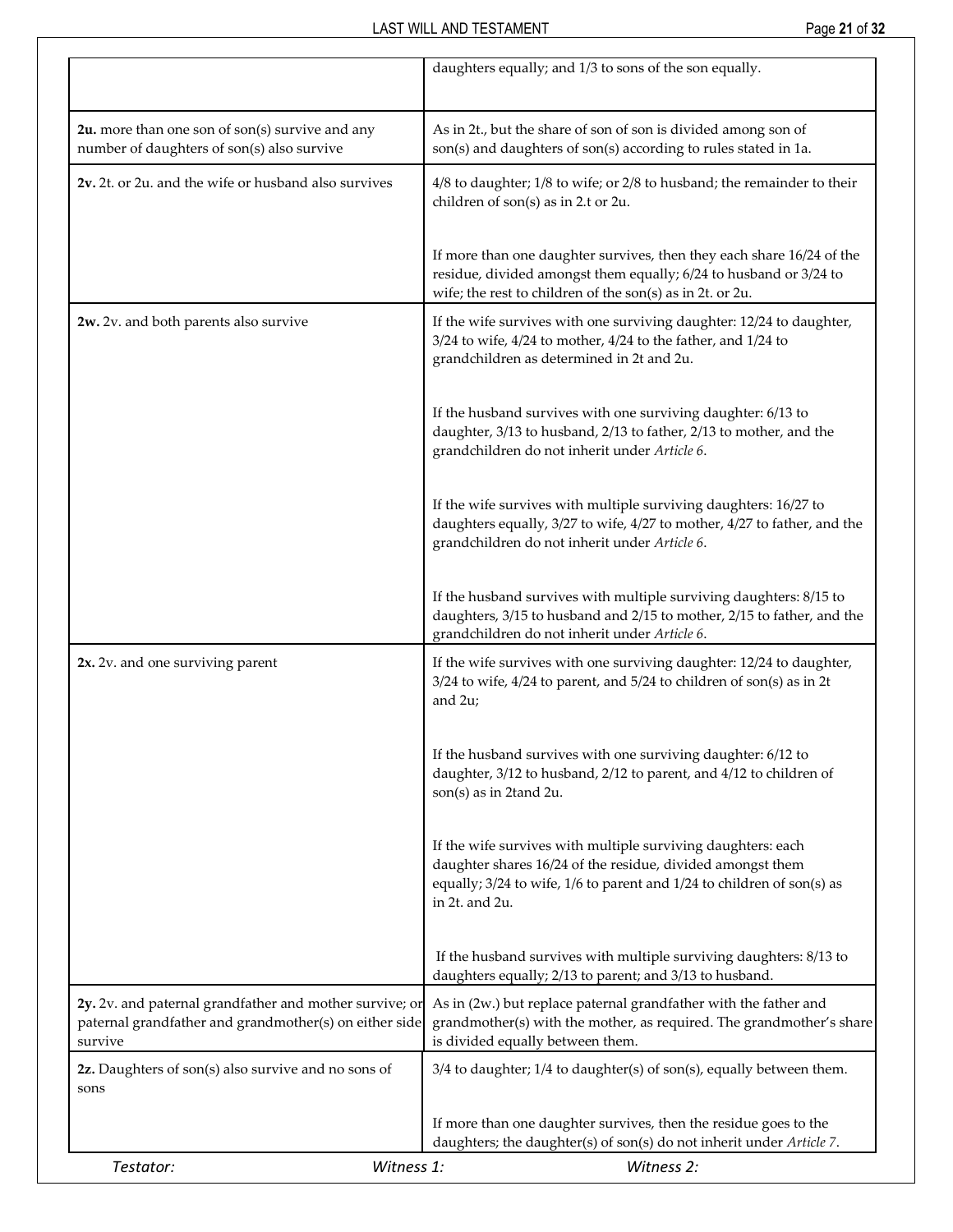| 2aa. only sister(s) of same parents also survive; or<br>only brother(s) of the same two parents survive (no<br>sisters) | 1/2 to the daughter; 1/2 to sister or brother. If there are more than one<br>sister or brother, the residue will be distributed equally among all<br>sisters or brothers.                                                                     |
|-------------------------------------------------------------------------------------------------------------------------|-----------------------------------------------------------------------------------------------------------------------------------------------------------------------------------------------------------------------------------------------|
|                                                                                                                         | If more than one daughter survives, then they each share 2/3 of the<br>residue, divided amongst them equally; 1/3 to sister or brother, or<br>equally among sisters or brothers.                                                              |
| $2bb$ . Sister(s) and brother(s) of the same two<br>parents also survive                                                | $1/2$ to daughter; $1/2$ to sister(s) and brother(s), on the basis of one<br>share to female and two shares to male.                                                                                                                          |
|                                                                                                                         | If more than one daughter survives, then they each share 2/3 of the<br>residue, divided amongst them equally; 1/3 to sister(s) and brother(s),<br>on the basis of one share to female and two shares to male.                                 |
| 2cc. 2aa. or 2bb. and the wife or husband also survive                                                                  | If the wife survives: $4/8$ to daughter; $1/8$ to wife; and $3/8$ to sister(s)<br>and/or brother(s) as in 2aa. and 2bb., respectively.                                                                                                        |
|                                                                                                                         | If the wife survives with more than one daughter, then the<br>daughters each share 16/24 of the residue, divided amongst them<br>equally; 3/24 to wife; and 5/24 to the sister(s) and/or brother(s) as in<br>2aa. or 2bb., respectively.      |
|                                                                                                                         | If the husband survives 2/4 to daughter; 1/4 to husband; 1/4 to<br>sister(s) and/or brother(s) as in 2aa. or 2bb., respectively.                                                                                                              |
|                                                                                                                         | If the husband survives with more than one daughter, then the<br>daughters each share 8/12 of the residue, divided amongst them<br>equally; 3/12 to husband; and 1/12 to the sister(s) and/or brother(s)<br>as in 2aa. or 2bb., respectively. |
| 2dd. Uncle(s) from same parents as the father also<br>survive                                                           | 1/2 to the daughter and the remainder to the uncle, or uncles,<br>equally between them.                                                                                                                                                       |
|                                                                                                                         | If more than one daughter survives, then they each share 2/3 of the<br>residue, divided amongst them equally; and the rest to uncle, or<br>uncles, equally between them.                                                                      |
| 2ee. One grandmother (from either side) or<br>both grandmothers also survive                                            | 3/4 to the daughter and 1/4 to grandmother or grandmothers,<br>divided equally between them.                                                                                                                                                  |
|                                                                                                                         | If more than one daughter survives, then they each share 4/5 of the<br>residue, divided amongst them equally; and 1/5 to grandmother(s),<br>divided amongst them equally.                                                                     |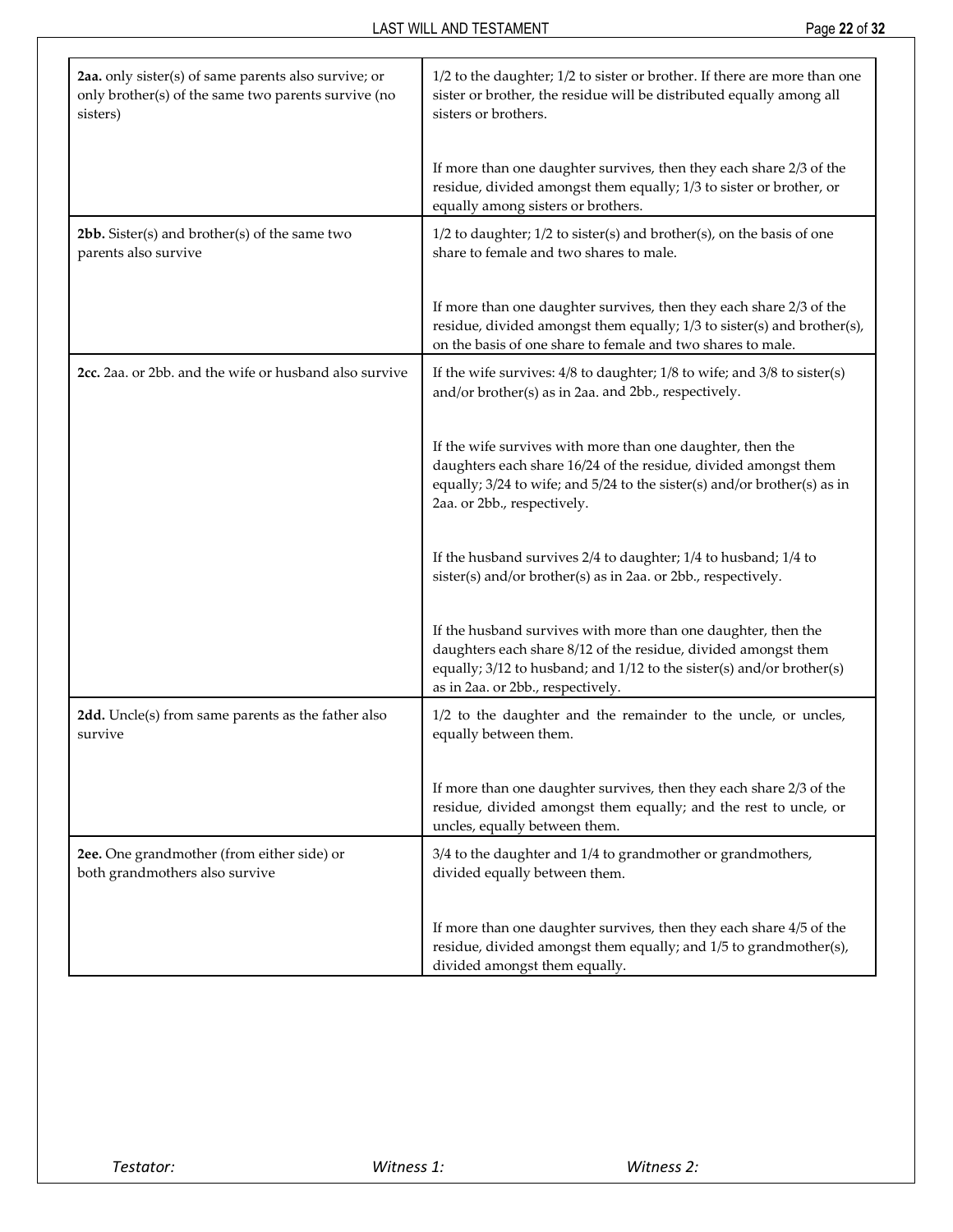### <span id="page-25-0"></span>**Schedule 3: If the testator only has grandchildren**

If the testator has no surviving heirs except their grandchildren, and the testator has had one son or more, then only the children of the testator's son(s) will be eligible to inherit pursuant to *Article 6*. The executor is to apply Schedule 1 and Schedule 2 wherein the children of the testator's son(s) will take the place of the testator's sons or daughters, respectively. None of the children of the testator's daughter(s) will be eligible to inherit pursuant to *Article 6*.

<span id="page-25-1"></span>

| <b>Surviving Heirs</b>                                                                                | Distribution of the Remainder of My Estate                                                                                                                    |
|-------------------------------------------------------------------------------------------------------|---------------------------------------------------------------------------------------------------------------------------------------------------------------|
| 4a. Father survives; or father and brother(s) and/or<br>sister(s) also survive                        | the residue to father; the brother(s) and sister(s) do not inherit under<br>Article 6.                                                                        |
| 4b. Father and wife or husband also survive                                                           | 1/4 to wife, or 1/2 to husband; and the remainder to father.                                                                                                  |
| 4c. Father and mother also survive                                                                    | 1/3 to mother; and the remainder to father.                                                                                                                   |
| 4d. 4c. and husband or wife also survive                                                              | If the husband survives, 3/6 to husband; 1/6 to mother; the remainder<br>to father.                                                                           |
|                                                                                                       | If the wife survives, 3/12 to wife; 2/12 to mother; the remainder to<br>father.                                                                               |
| 4e. Both parents, wife or husband, and brother(s)<br>and/or sister(s) also survive                    | If the husband survives, 1/6 to the mother; 3/6 to the husband; the<br>remainder to the father. Any brother(s)/sister(s) will not inherit under<br>Article 6. |
|                                                                                                       | If the wife survives, 3/12 to wife; 2/12 to mother; the remainder to<br>father. Any brother(s)/sister(s) will not inherit under Article 6.                    |
| 4f. Only the Mother survives                                                                          | The mother takes the residue.                                                                                                                                 |
| 4g. Mother and husband or wife also survive                                                           | 1/4 to wife, or 1/2 to husband; and the remainder to mother.                                                                                                  |
| 4h. Mother and one brother or one sister of the<br>same two parents also survive; or                  | If the brother survives, 1/3 to mother; remainder to brother.                                                                                                 |
| Mother and one half-brother or one half-sister<br>from the father's side also survive.                | If the sister survives, 2/5 to mother; remainder to sister.                                                                                                   |
| 4i. 4h. and husband or wife also survive                                                              | If only brother and husband survive: 2/6 to mother; 3/6 to<br>husband; the remainder to brother.                                                              |
|                                                                                                       | If only brother and wife survive: 4/12 to mother; 3/12 to wife; the<br>remainder to brother.                                                                  |
|                                                                                                       | If only sister and husband survive: 2/8 to mother; 3/8 to<br>husband; and 3/8 to sister.                                                                      |
|                                                                                                       | If only sister and wife survive: 4/13 to mother; 3/13 to wife; and<br>$6/13$ to sister.                                                                       |
| 4j. Mother also survives, along with at least two<br>surviving brothers or a surviving brother(s) and | 1/6 to mother; the remainder to the brothers, or brother(s) and<br>sister(s), according to the rules in 1a.                                                   |
| Testator:                                                                                             | Witness 1:<br>Witness 2:                                                                                                                                      |

### **Schedule 4: If the parent(s) survive, the testator did not have children, and:**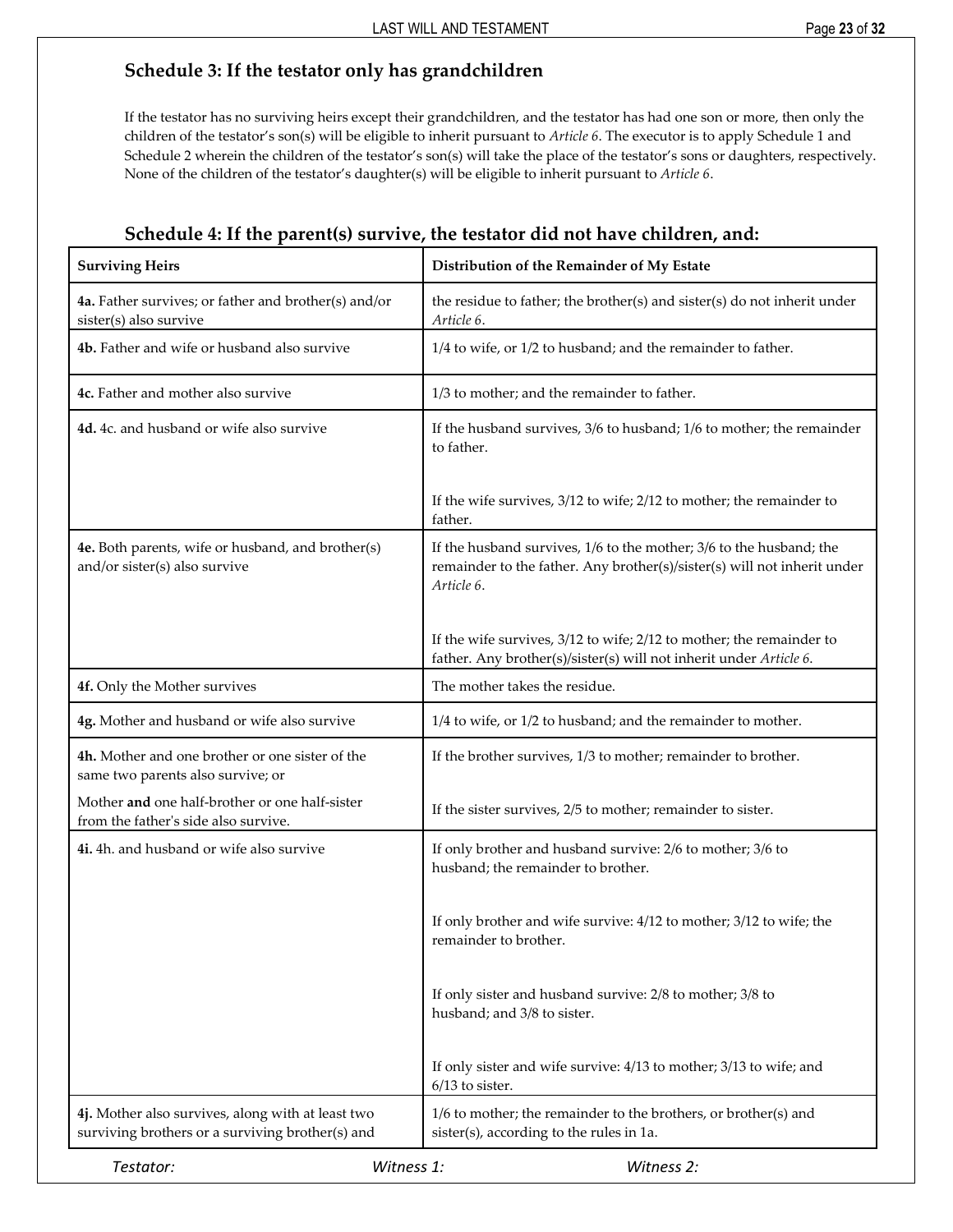| $sister(s).$ *                                                                                                                   |                                                                                                                                           |
|----------------------------------------------------------------------------------------------------------------------------------|-------------------------------------------------------------------------------------------------------------------------------------------|
| *Half-siblings from the mother's side are not<br>contemplated in this section.                                                   |                                                                                                                                           |
| 4k. 4j. and surviving husband or wife                                                                                            | If the wife survives: 4/24 to mother; 6/24 to wife; and the<br>remainder to brothers, or brother(s) and sister(s), as in rules<br>1a.     |
|                                                                                                                                  | If the husband survives: 1/6 to mother; 3/6 to husband; and<br>the remainder to brothers, or brother(s) and sister(s), as in<br>rules 1a. |
| 41. Surviving mother with two or more surviving<br>sisters of the same two parents or on father's side                           | 1/5 to mother; and 4/5 to sisters, equally between them.                                                                                  |
| 4m. 4l. and a surviving husband or wife                                                                                          | If the wife survives: 3/13 to wife; 2/13 to mother; and 8/13 to<br>sisters, equally between them.                                         |
|                                                                                                                                  | If the husband survives: 3/8 to husband; 1/8 to mother; and 4/8 to<br>sisters, equally between them.                                      |
| 4n. Mother also survives with one surviving half-<br>brother on mother's side or one surviving half-<br>sister on mother's side. | 2/3 to mother; and 1/3 to half-brother or half-sister.                                                                                    |
| 4o. 4n. and surviving husband or wife                                                                                            | If the wife survives: 1/4 to wife; 2/4 to mother; and 1/4 to half-<br>brother or half-sister.                                             |
|                                                                                                                                  | If the husband survives: 3/6 to husband; 2/6 to mother; and 1/6 to<br>half-brother or half-sister.                                        |
| 4p. Mother also survives with more than one<br>surviving half-brother and/or half-sister on mother's<br>side                     | 1/3 to mother; and 2/3 to half-brother(s) and half-sister(s), equally<br>between them.                                                    |
| 4q. 4p. and husband or wife                                                                                                      | If the wife survives: 1/4 to mother; 1/4 to wife; 2/4 to half-<br>brother(s) and half-sister(s), equally between them.                    |
|                                                                                                                                  | If the husband survives: 3/6 to husband; 1/6 to mother; 2/6 to half-<br>brother(s) and half-sister(s), equally between them.              |
| 4r. Mother and paternal grandfather survive                                                                                      | 1/3 to mother; and the remainder to paternal grandfather.                                                                                 |
| 4s. 4r. and surviving husband or wife                                                                                            | If the wife survives: 4/12 to mother; 3/12 to wife; and the remainder to<br>the paternal grandfather.                                     |
|                                                                                                                                  | If the husband survives: 2/6 to mother; 3/6 to husband; and the<br>remainder to the paternal grandfather.                                 |
| 4t. Mother and son of brother also survive (the brother<br>is of the same parents)                                               | 1/3 to mother; the remainder to son of brother.                                                                                           |
| 4u. Mother and children of brother(s) also survive<br>(the brother is of the same parents)                                       | 1/3 to mother; the remainder to the children of brother in accordance<br>with 1a.                                                         |
| 4v. 4t. or 4u. and surviving wife or husband                                                                                     | If the wife survives, 4/12 to mother; 3/12 to wife; and the remainder to<br>son or children of brother(s) as in 4t. or 4u.                |
| Witness 1:<br>Testator:                                                                                                          | Witness 2:                                                                                                                                |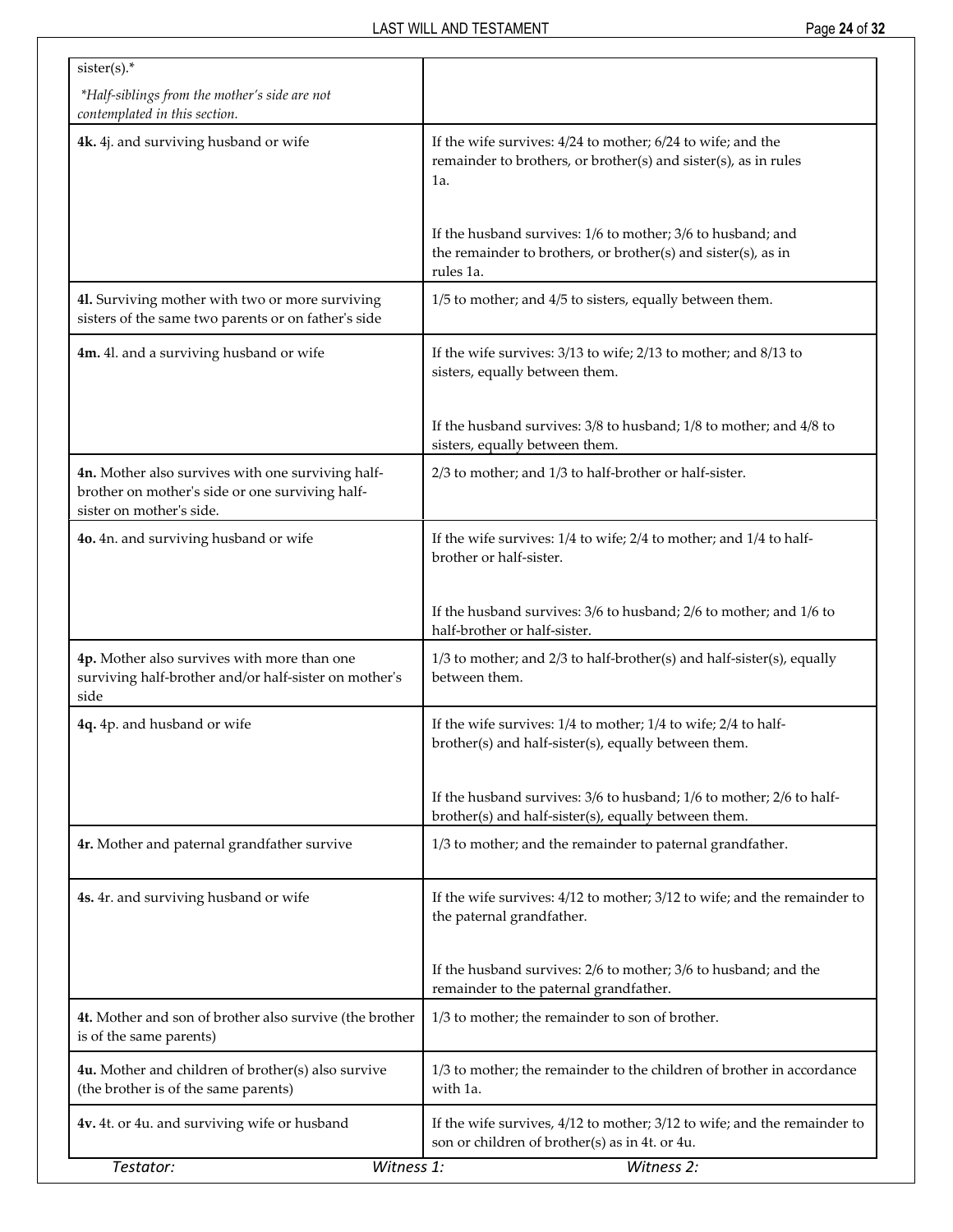|                                                                                                                                            | If the husband survives, 2/6 to mother; 3/6 to husband; and the<br>remainder to son or children of brother(s) as in 4t. or 4u.                       |
|--------------------------------------------------------------------------------------------------------------------------------------------|------------------------------------------------------------------------------------------------------------------------------------------------------|
| 4w. Mother and paternal uncle who shares the same<br>two parents also survive                                                              | 1/3 to mother; and the remainder to the paternal uncle.                                                                                              |
| 4x. Mother and paternal uncle(s), and any number of<br>paternal aunts also survive, all of whom share the same<br>two parents also survive | $1/3$ to mother; the remainder to the paternal uncle(s), divided amongst<br>themselves equally. The paternal aunts will not inherit under Article 6. |
| 4y. 4w. and 4x. and surviving wife or husband                                                                                              | If the wife survives: $4/12$ to mother; $3/12$ to wife; and the remainder<br>to the paternal uncle $(s)$ .                                           |
|                                                                                                                                            | If the wife survives, 2/6 to mother; 3/6 to husband; and the<br>remainder to the paternal uncle(s).                                                  |
| 4z. Father and maternal grandmother and paternal<br>grandmother also survive.                                                              | 1/6 to the maternal grandmother; and the remainder to father. The<br>paternal grandmother does not inherit under Article 6.                          |
| 4aa. Mother, brother(s), sister(s) and paternal<br>grandfather also survive                                                                | 1/6 to mother; the remainder to the paternal grandfather. The<br>brothers and sisters do not inherit under Article 6.                                |

# **Schedule 5: If the testator has a husband or wife, no offspring, no parents, no paternal grandfather and:**

<span id="page-27-0"></span>

| <b>Surviving Heirs</b>                                                                                               | Distribution of the Remainder of My Estate                                                                                                                          |
|----------------------------------------------------------------------------------------------------------------------|---------------------------------------------------------------------------------------------------------------------------------------------------------------------|
| <b>5a.</b> Wife also survives                                                                                        | 1/4 to wife; the remainder to be determined by your local Islamic<br>authority.                                                                                     |
| 5b. Husband also survives                                                                                            | 1/2 to husband; the remainder to be determined by your local Islamic<br>authority.                                                                                  |
| 5c. Husband and wife both survive, with one<br>surviving brother or more and any number of<br>surviving sisters      | 2/4 to husband, or 1/4 to wife; the reminder to be divided between<br>the brother(s) and sister(s) according to the rules in 1a.                                    |
| 5d. Husband or wife also survives, with surviving<br>sister(s), and no brothers                                      | If the husband survives, 1/2 to husband; the remainder to the<br>sister or divided equally between the sisters.                                                     |
|                                                                                                                      | If the wife survives, or 1/4 to wife; the remainder to the sister or<br>divided equally between the sisters.                                                        |
| 5e. Husband or wife also survives, with brothers'<br>son(s) and any number of brothers' daughter(s)                  | As in 5c., but the niece(s) and nephew(s) replace the sister(s) and<br>brother(s).                                                                                  |
| 5f. Husband or wife also survive, paternal uncle(s)<br>survive, along with any number of surviving paternal<br>aunts | If the wife survives, or 1/4 to wife; and the remainder to the<br>paternal uncle(s), equally between them. The paternal aunts<br>do not inherit under Article 6.    |
|                                                                                                                      | If the husband survives, 2/4 to husband; and the remainder to<br>the paternal uncle(s), equally between them. The paternal<br>aunts do not inherit under Article 6. |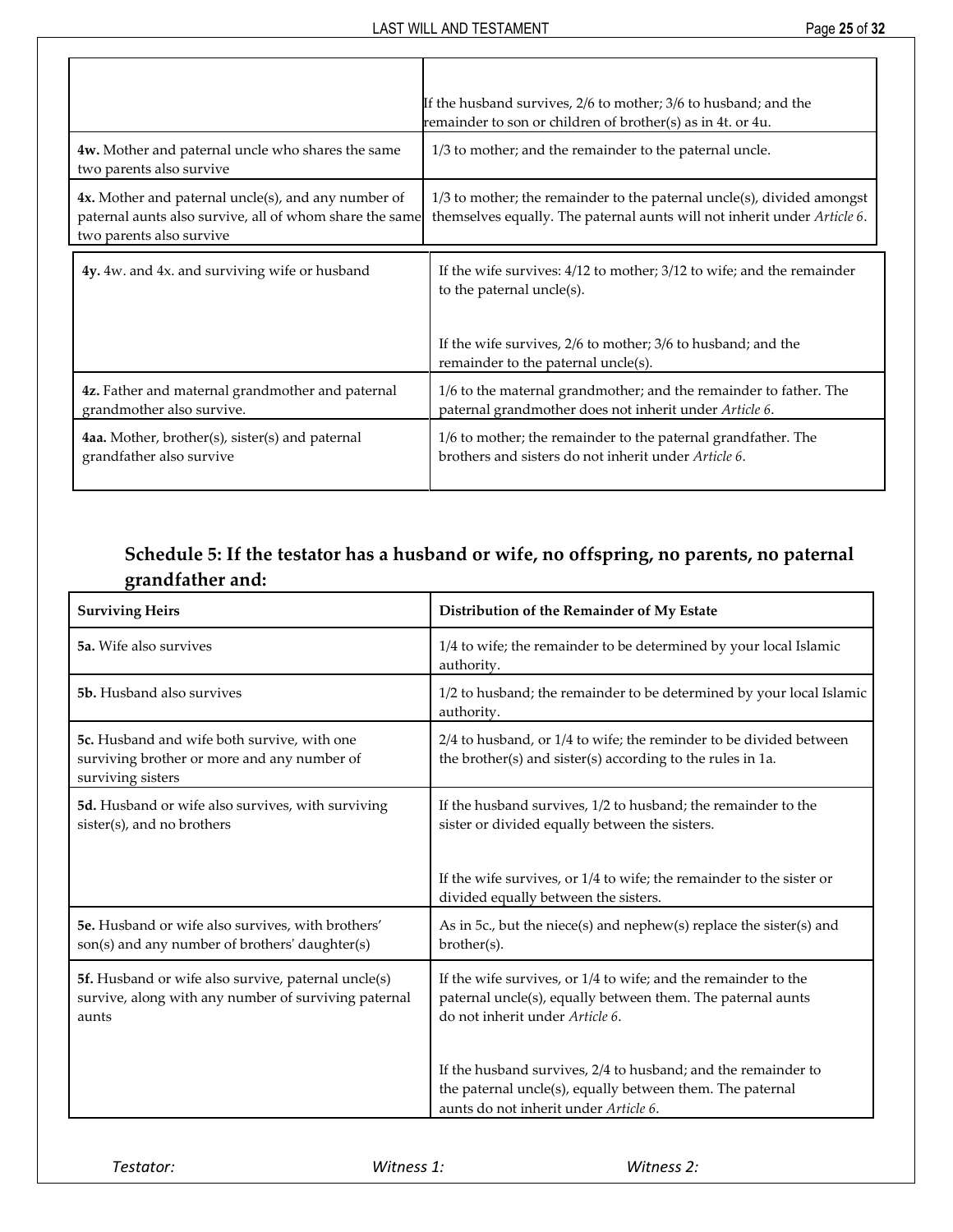## <span id="page-28-0"></span>*Appendix B: Testator's Financial Details*

*Commentary: This appendix is optional and is meant to assist the executor to locate your debts/assets. We recommend that you complete the fields below and update the information regularly. You may add more pages/charts to this appendix by including those pages to the end of your will. Ensure that these pages are initialed by all three parties.* 

*If you hold joint bank accounts, you have one of two options:* 

*1) the owners of the account mutually agree that the contents of the bank account will be split 50/50; OR 2) the owners of the bank accounts must keep track of money coming into this account (i.e. you are the owner of your contributions only).*

#### **Loans Received by the Testator that Need to be Paid**

| Loaner | Date Received | <b>Amount Received</b> | <b>Amount Owing</b> | <b>Contact Information</b> |
|--------|---------------|------------------------|---------------------|----------------------------|
|        |               |                        |                     |                            |
|        |               |                        |                     |                            |
|        |               |                        |                     |                            |
|        |               |                        |                     |                            |
|        |               |                        |                     |                            |
|        |               |                        |                     |                            |

### **Testator's Unfulfilled Religious Obligations**

| <b>Unfulfilled Religious Obligation</b> | <b>Amount Missed/Outstanding?</b> |
|-----------------------------------------|-----------------------------------|
| <b>Zakaat (Compulsory Alms)</b>         |                                   |
| Hajj (Compulsory Pilgrimage)            |                                   |
| <b>Siyaam (Compulsory Fasting)</b>      |                                   |
| <b>Fardh Salah (Compulsory Prayers)</b> |                                   |
| Mahr (Marriage Gift)                    |                                   |

#### **Loans Given by the Testator the Need to be Collected**

| Loan Recipient | Date Given | <b>Amount Given</b> | <b>Amount Owing</b> | <b>Contact Information</b> |
|----------------|------------|---------------------|---------------------|----------------------------|
|                |            |                     |                     |                            |
|                |            |                     |                     |                            |
|                |            |                     |                     |                            |
|                |            |                     |                     |                            |
|                |            |                     |                     |                            |
|                |            |                     |                     |                            |

*Testator: Witness 1: Witness 2:*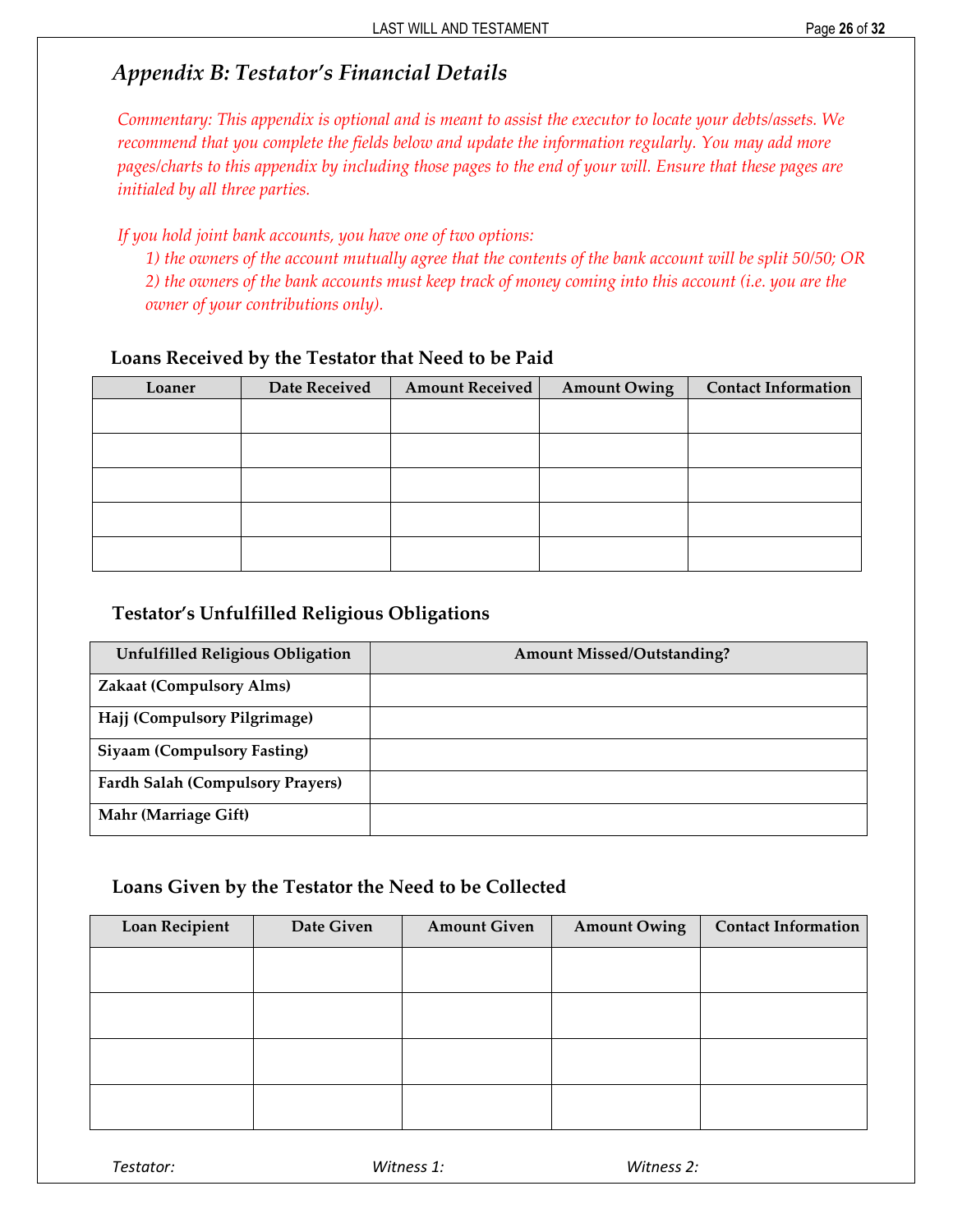# **Testator's Assets (e.g. house, vehicle, business, shares, bank accounts, benefits, etc.)**

| Item      |            | Description/Location |
|-----------|------------|----------------------|
|           |            |                      |
|           |            |                      |
|           |            |                      |
|           |            |                      |
|           |            |                      |
|           |            |                      |
|           |            |                      |
|           |            |                      |
|           |            |                      |
|           |            |                      |
|           |            |                      |
|           |            |                      |
|           |            |                      |
|           |            |                      |
|           |            |                      |
|           |            |                      |
|           |            |                      |
|           |            |                      |
|           |            |                      |
|           |            |                      |
|           |            |                      |
|           |            |                      |
|           |            |                      |
|           |            |                      |
|           |            |                      |
|           |            |                      |
| Testator: | Witness 1: | Witness 2:           |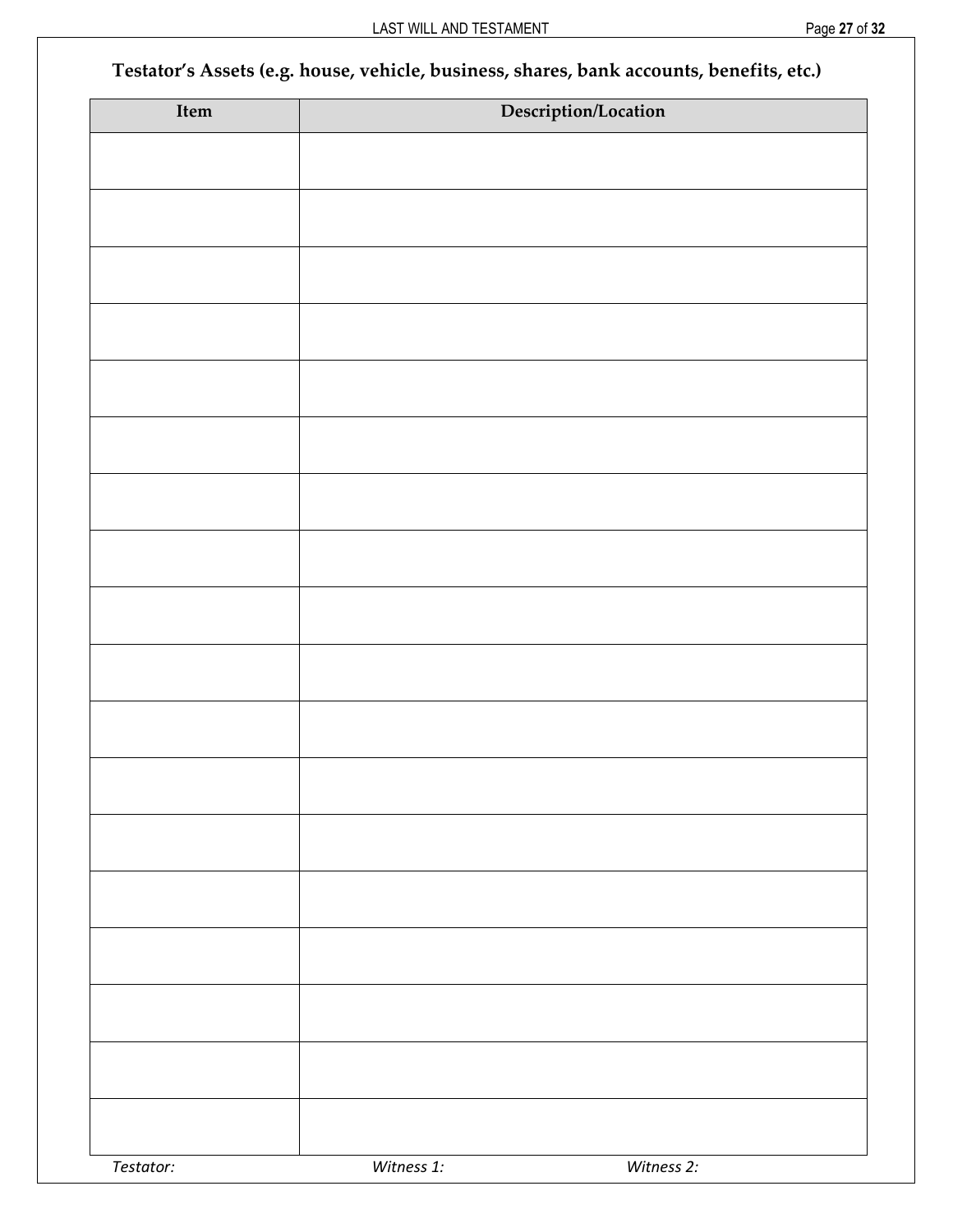# <span id="page-30-0"></span>*Appendix C: Additional Clauses*

#### **Statutes**

In my Will, unless the subject matter or context otherwise requires, the following terms shall have the following meanings:

- "Family Law Act" means the Family Law Act, R.S.O. 1990, c. F.3., as amended;
- "Income Tax Act" means the Income Tax Act, R.S.C. 1985 (5th Supp.) c. 1, as amended;
- "Insurance Act" means the Insurance Act, R.S.O. 1990, c. I.8, as amended;
- "Statistics Act" means the Statistics Act, R.S.C. 1985, c. S.19, as amended;
- "Succession Law Reform Act" means the Succession Law Reform Act, R.S.O. 1990, c. S.26, as amended;
- "Trustee Act" means the Trustee Act, R.S.O. 1990, c. T.23, as amended.

#### **Definitions**

In my Will, the following terms shall have the following meanings:

- Paternal grandfather refers to the father of the father;
- Maternal grandfather refers to the father of the mother;
- Paternal grandmother refers to the mother of the father; and
- Maternal grandmother refers to the mother of the mother.

#### **Reference to Dates**

Any reference in this Will to a date shall mean 11:59 p.m. eastern standard time on that date.

#### **Beneficiaries Conceived But Not Yet Born**

For the purposes of my Will, any beneficiary conceived but not yet born on the date of my death, shall be deemed to be alive on such date. In such cases, it is preferred that the executor wait until the child is born until distributing the estate. The child must be born alive in order to qualify as a beneficiary and must be related to me.

#### **Singular and Masculine References**

Unless the context otherwise requires, words importing the singular number or the masculine gender shall include the plural number, as the case may be, and vice versa.

#### **Appointment, Removal and Replacement of Trustees**

Additional Trustees may be appointed from time to time as deemed necessary or advisable by my existing Trustee in their absolute discretion by an appointment in writing executed by my existing Trustee or Trustees or failing him, her or them, by a majority decision of the beneficiaries of the residue of my estate, who are legally competent. No appointment shall be valid or effective unless the proposed Trustee has, in writing, agreed to act and a copy of such appointment is sent by prepaid registered mail or delivered personally to each of my other Trustees, if applicable. It is hereby declared that it shall not be necessary to replace a corporate trustee with another corporate trustee.

The Trustee of my estate may resign only upon an Order of a Court of competent jurisdiction where my estate is located. The Trustee may retire on ninety (90) days' written notice sent by either registered mail, postage prepaid or by telegraph, telex, fax or similar method of communication, charges prepaid, to the last known addresses of, or personally served upon, my alternative Trustee or Trustees and beneficiaries. If a Trustee desires to retire on less than ninety (90) days' written notice, then my alternative or remaining Trustee or Trustees may unanimously agree to accept such shorter notice as they consider appropriate. A Trustee shall cease to be a Trustee and shall be deemed to have retired upon being declared incompetent by health officials or bankrupt by a court of competent jurisdiction.

| Testator: | Witness 1: | Witness 2: |
|-----------|------------|------------|
|           |            |            |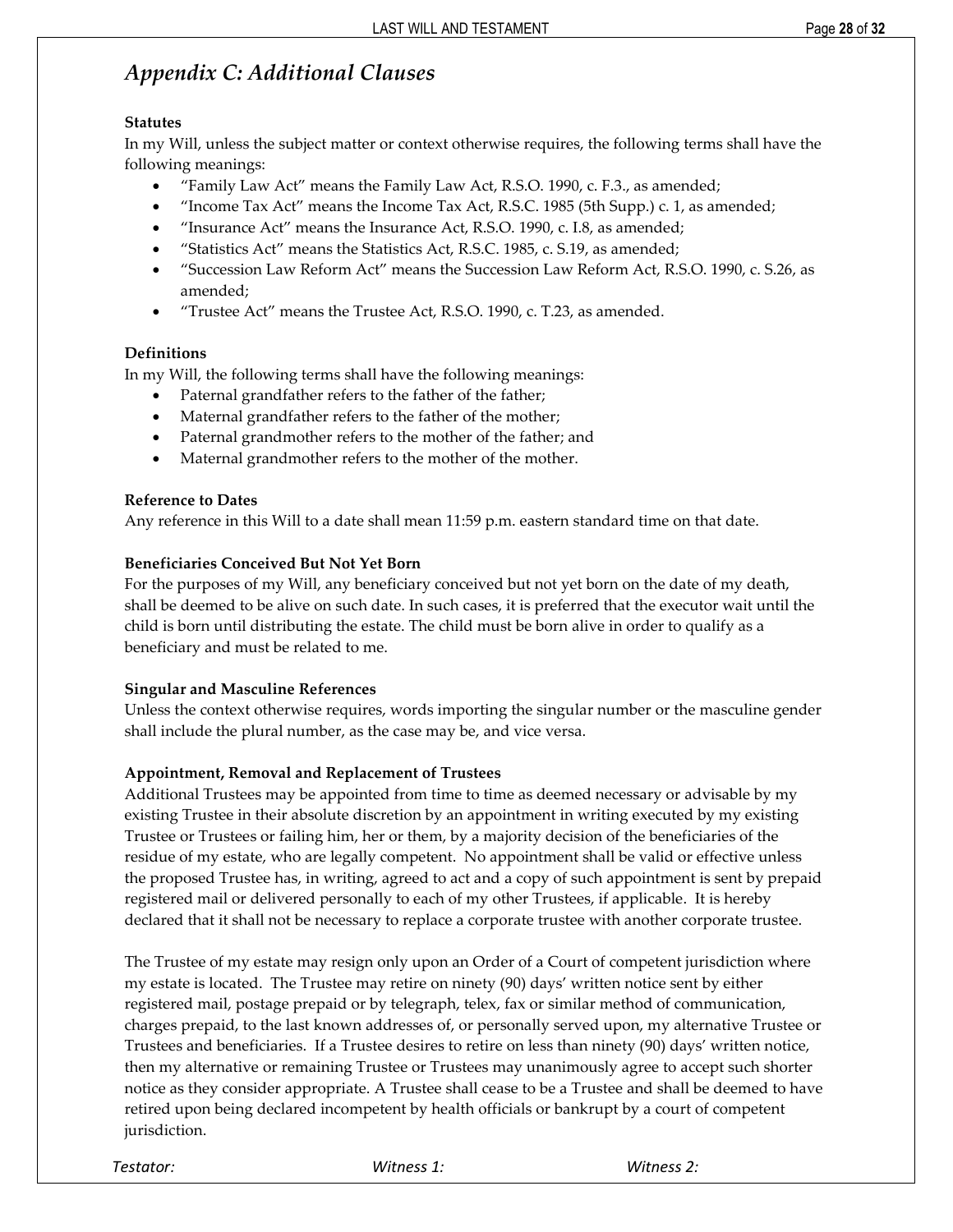Whenever there are at least three (3) Trustees and in the unfettered opinion of my remaining Trustees other than the one to be removed, a Trustee has become unwilling or unable to act or to continue to act as a Trustee or the best interests of my estate require the removal of a Trustee, then in every such case such Trustee may be removed provided that notice in writing of such removal shall be given to such Trustee and to all of my other Trustees, which notice shall be sufficient given if personally served or if sent by prepaid registered mail to the last known address of each person entitled to receive such notice.

#### **Decisions of Trustees**

In the event that there are three (3) or more Trustees, I direct that should any difference of opinion at any time exist among my Trustees in relation to the commission or omission of any act or otherwise howsoever in the execution of the trusts of this my Will, or any Codicil hereto, the opinion of the majority of my Trustees shall prevail, notwithstanding that any one or more of my Trustees may be personally interested or concerned in the matter in dispute or question, unless a unanimous decision is specifically required by the terms of this my Will.

#### **Liability of Trustees**

No Trustee shall be liable for any loss or damage which may happen to my estate or any part thereof (including without limitation any company or other entity whose shares or ownership interests form part of my estate) or the income thereof, at any time, from any cause whatsoever, save for loss or damage caused by his or her own actual fraud, dishonesty, wilful neglect or wilful misconduct or gross negligence. A Trustee is liable, answerable and accountable only for money and securities for money actually received by him or her even though he or she has signed a receipt or other instrument for the sake of conformity and for any loss of money or security for money only if the same happens through his or her own dishonesty or gross negligence. A Trustee is not liable, answerable or accountable for the acts, receipts, neglects or defaults of any other Trustee or any other person, firm or corporation having custody of any part of my estate. Honesty and good faith shall be presumed in favour of each Trustee unless such presumption is rebutted.

Every Trustee shall be entitled, in the exercise of his or her duties and discretions hereunder (including without limitation the management or administration of any company or other entity whose shares or ownership interests form part of my estate), to be indemnified out of my estate and the income thereof against all expenses and liabilities including, but not limited to the expenses and liabilities incurred by a Trustee in any legal proceedings brought by any one or more of the beneficiaries notwithstanding that such exercise constituted a breach of such Trustee's duties or such proceedings shall be brought in respect of an alleged breach of duty by such Trustee unless it shall be established that such breach of duty was brought about by such Trustee's own actual fraud or gross negligence.

#### **Compensation of Trustees who are Engaged in Other Capacity**

I direct that any of my Trustees, being a chartered accountant or solicitor or engaged in any other profession or business, may make and be paid all usual professional and other charges for work done by him or her or his or her firm or any member thereof in relation to the administration of this my will or of any trust funds created thereunder in the same manner in all respects as if he or she were not one of my Trustees, and I direct him or her to be paid his or her reasonable charges in addition to disbursements for all work and business done and all time spent by him or her and his or her firm or any member thereof in connection with matters arising in the administration of this my will or of any trust funds created thereunder, including matters which might or should have been attended to in person by a Trustee not being a chartered accountant or a solicitor or other professional person but which such Trustee might reasonably require to be done by a chartered accountant or a solicitor or other professional person.

*Testator: Witness 1: Witness 2:*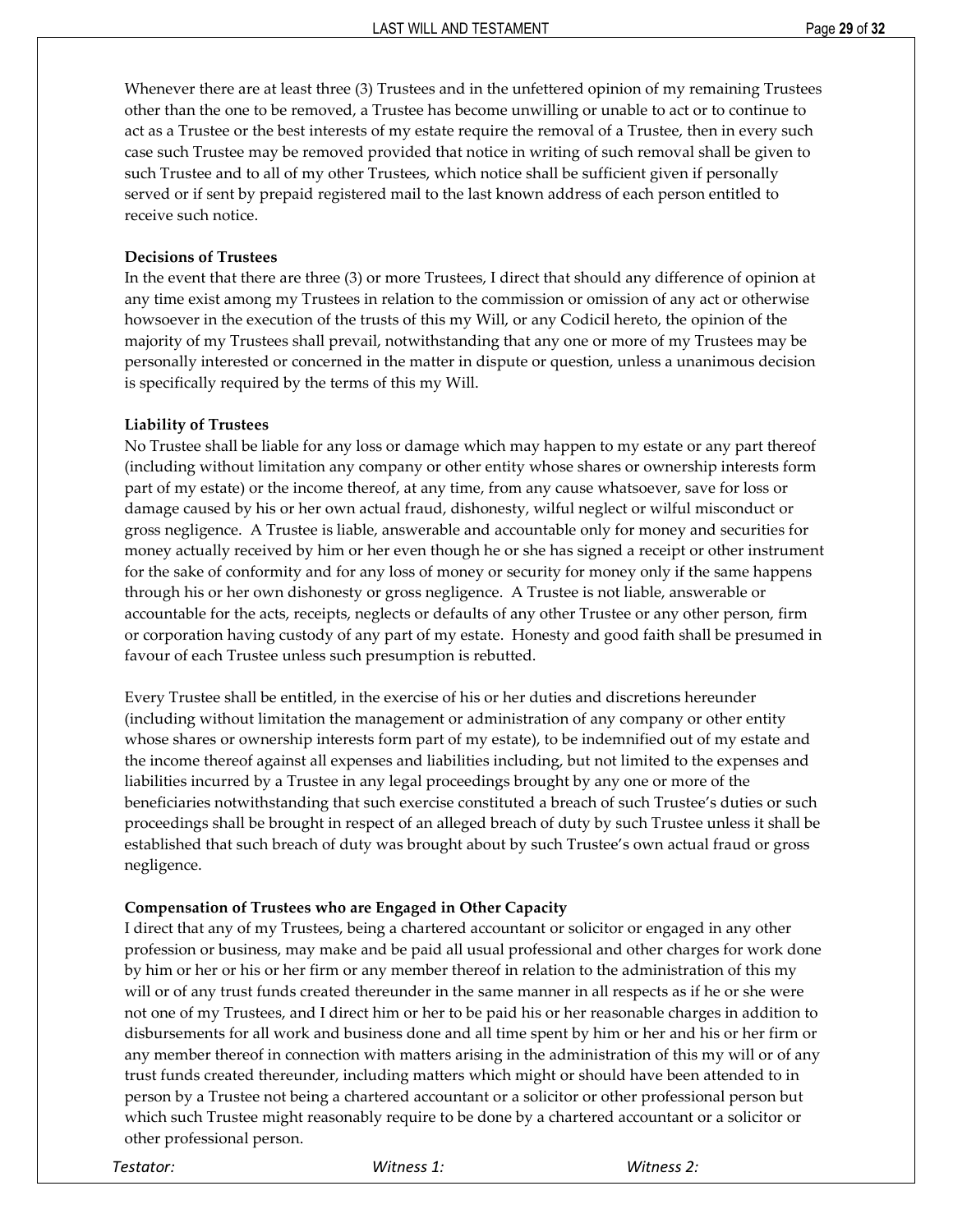#### **Employment of Agents**

My Trustees may at any time engage solicitors, accountants, investment counsel, stock brokers or other similar persons or agents as they in their discretion deem necessary or advisable to assist them in the administration of my estate or to do any act that they consider reasonable or necessary in respect of such administration. My Trustees may delegate to any such agent such authority as seems appropriate, on a fully discretionary basis, provided however that any discretionary right to distribute income or capital from my estate shall not be so delegated. All charges for such services shall be paid out of the income or capital of my estate as seems appropriate to my Trustees notwithstanding any association that may exist between my Trustees and any agent so employed. The fees and remuneration of any such agent or person shall be an expense of my estate and shall not be charged to the compensation payable to my Trustees. My Trustees shall not be liable for any loss that may happen to my estate as a result of any investment made by my Trustees or their agents in good faith.

#### **Investment Powers**

In making investments for my estate, my Trustees shall make such investments in accordance with the provisions of the *Trustee Act*, as amended and for greater certainty, my Trustees may invest the assets of my estate in any form of property in which a prudent investor might invest, including mutual funds and common trust funds. My Trustees shall be fully exonerated from any liability for any loss that may happen to my estate by reason of any investment made by them in good faith.

#### **Real and Leasehold Property**

So long as any real or leasehold property forming part of my estate shall remain unsold, my Trustees shall be at liberty to permit any beneficiary of this my Will to have the free use and occupation of such property or my Trustees may let or lease the same to a beneficiary or to any other person from month to month, year to year or for any term of years and subject to such terms, covenants and conditions as my Trustees shall think fit; my Trustees may accept surrenders of leases and tenancies, expend moneys from either the income or the capital of my residuary estate as they in their absolute discretion consider it necessary and appropriate to make repairs and improvements, and generally to manage, develop or improve the property; my Trustees may also in their absolute discretion determine not to make repairs or improvements to any property held by them in my estate without being liable for waste; my Trustees may with a view to the sale of any such property give any options they may consider advisable. My Trustees may renew and keep renewed any mortgage or mortgages upon any of my real estate or they may borrow money on any of my real estate upon any mortgage or mortgages and they may pay off and discharge or prepay any mortgage or mortgages which are at any time in existence.

#### **Settlement of Debts**

I will and direct that as regards any debts owing to or by me at the date of my death, my Trustees shall have absolute power to deal with the same as they see fit, including, without limitation, the power and authority to enforce immediate collection, to postpone or defer enforcement, or to compromise, settle, waive or pay the same for less than full value, and upon such terms and conditions, all as they, in the exercise of an absolute discretion, consider to be in the best interests of my estate and the beneficiaries of this my Will.

#### **Income/Capital Amounts to Beneficiaries under the age of 18 Years**

Except as hereinbefore otherwise provided, if any beneficiary entitled to receive any share or part of the income or capital of my estate under the provisions of my Will is under the age of eighteen (18) years then I direct my Trustees to accumulate such income and keep such share or part invested and reinvested until such beneficiary attains the age of eighteen (18) years and in the meantime to pay or apply any income from such share or part thereof as my Trustees shall think proper for the support,

*Testator: Witness 1: Witness 2:*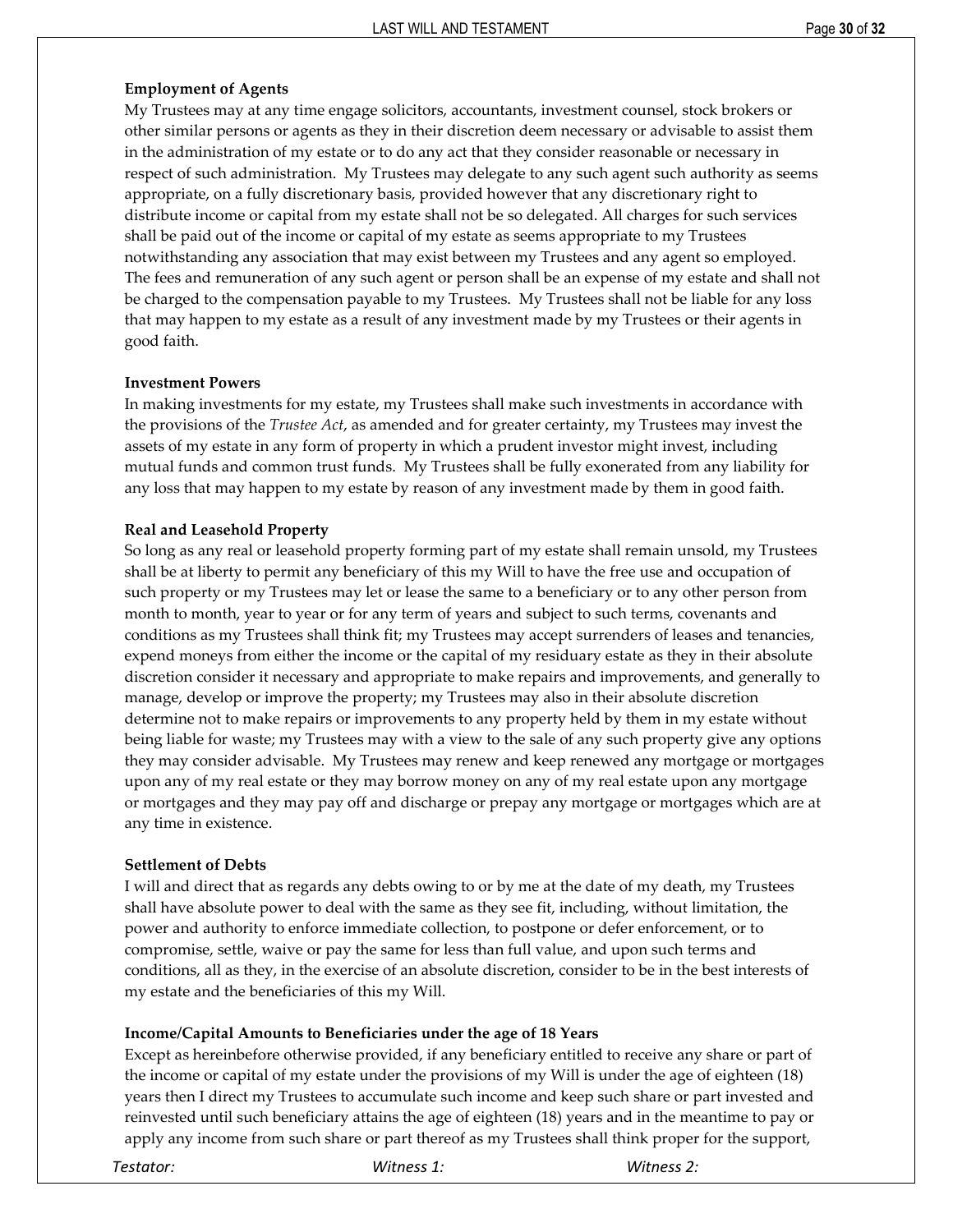maintenance and education of such beneficiary with power to my Trustees in their discretion to encroach on the capital of such share or part for the support, maintenance and education of such beneficiary. Upon such beneficiary attaining the age of eighteen (18) years his or her share or part shall be paid over to him or her together with any accumulated income thereon.

#### **Payments for Beneficiaries who are under the age of 18 years or disabled**

I authorize my Trustees to make any payment or payments for any person or persons under the age of eighteen (18) years, or otherwise under disability, which they are entitled to make under the terms of this my Will to a parent, or to a person entitled to the custody of such person, or to the guardian of the property of such person or to any other person standing in *loco parentis* to such person, or to make any such payment directly to such beneficiary or to such other person or persons for such beneficiary, as my Trustees in their absolute discretion deem it advisable, and any evidence that my Trustees have made any such payment as an exercise of their absolute discretion shall be a sufficient discharge to my Trustees without the requirement of any further or other receipt.

#### **Transactions with Trustees, Beneficiaries**

I authorize any one or more of the beneficiaries of this my Will, (notwithstanding that such beneficiary or beneficiaries may be a Trustee or Trustees of this my Will), to purchase any part or parts of my estate, real or personal, either at public auction or by private contract, provided in the latter case that the sale shall be conducted by my Trustees (or by the disinterested Trustee or Trustees of this my Will, in the event that a beneficiary or beneficiaries so purchasing is also a Trustee or are also Trustees of this my Will), at such price or prices, subject to such terms and conditions and either for cash or credit or for part cash and part credit as the Trustee or Trustees of this my Will conducting the sale shall consider fair and reasonable and my Trustees shall not be required to obtain the approval of any Court to such sale or purchase.

#### **Special Arrangements**

In the general administration of my estate and particularly in investing and reinvesting the trust funds under this my Will and distributing income and capital as herein provided either by the exercise of a discretion or otherwise, my Trustees may have to consider the implications of taxation on my estate and on the beneficiaries receiving distribution of present or future benefits. The benefits actually enjoyed by beneficiaries may vary as a result of different tax implications on them and on my Trustees. There may be opportunities to affect the tax consequences if a beneficiary or beneficiaries and my Trustees jointly or severally cooperate in making elections or in effecting planning arrangements, and some beneficiaries may act in co-operation with my Trustees and others may be unwilling or unable to do so. Finally, payments received by my Trustees in the nature of income may for the purposes of my estate be better considered as capital or payments received as capital may be better considered as income. I therefore authorize my Trustees in the exercise of an absolute discretion to cooperate with or seek the cooperation of any one or more beneficiaries of this my Will or of any trust fund established hereunder or of any other person in any joint or several plan, program, election or undertaking with a view to bettering particular or general tax consequences and to accept as an expense of either the income or the capital of my estate or of any trust fund established hereunder any tax consequences which may result. In particular and without limitation, my Trustees may in their discretion credit or debit to either income or capital any taxation to which my estate or any trust fund established hereunder is subject, notwithstanding that such taxation would normally be charged to either the capital or income, if in their absolute discretion they consider that fairer benefits will result and my Trustees may in their discretion credit unusual income receipts to capital or unusual capital receipts to income if they consider that such receipts are more appropriately so dealt with.

If as a result of any plan, program or election made by my Trustees or by beneficiaries alone or in concert with my Trustees, a beneficiary accepts tax consequences which my Trustees consider are for